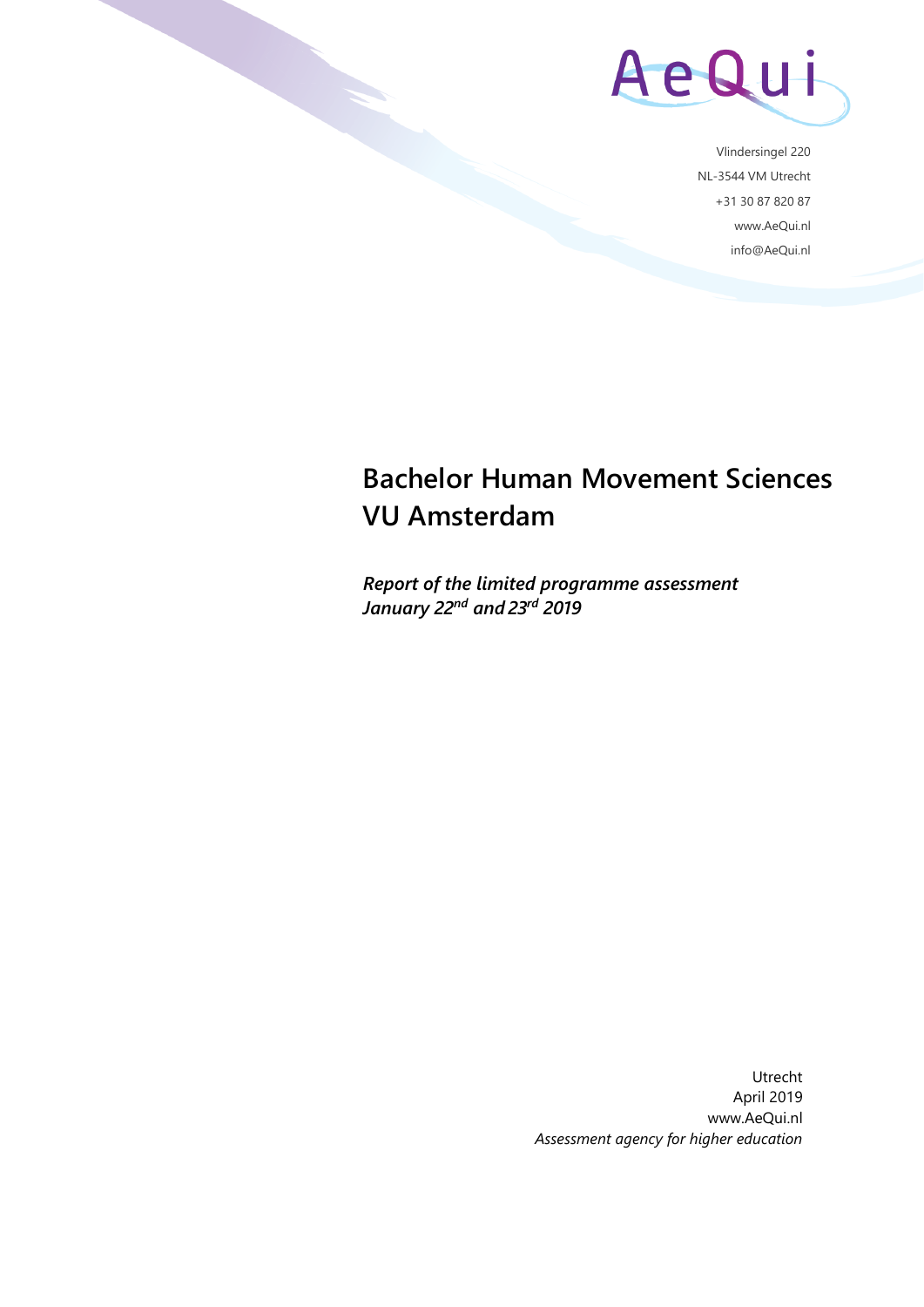### **Colophon**

VU Amsterdam De Boelelaan 1105 1081 HV Amsterdam

Programme: Bachelor Human Movement Sciences Location: Amsterdam Mode of study: Full-time Croho-registration: 56950

#### **Assessment committee**

Raoul van Aalst, chair Nicole Wenderoth, domain expert Gertjan Ettema, domain expert Anton Wagenmakers, domain expert Vera Broek, student member Titia Buising, secretary The committee was presented to the NVAO for approval.

The assessment was conducted under the responsibility of AeQui VBI Vlindersingel 220 3544 VM Utrecht www.AeQui.nl

*This document is best printed double sided.*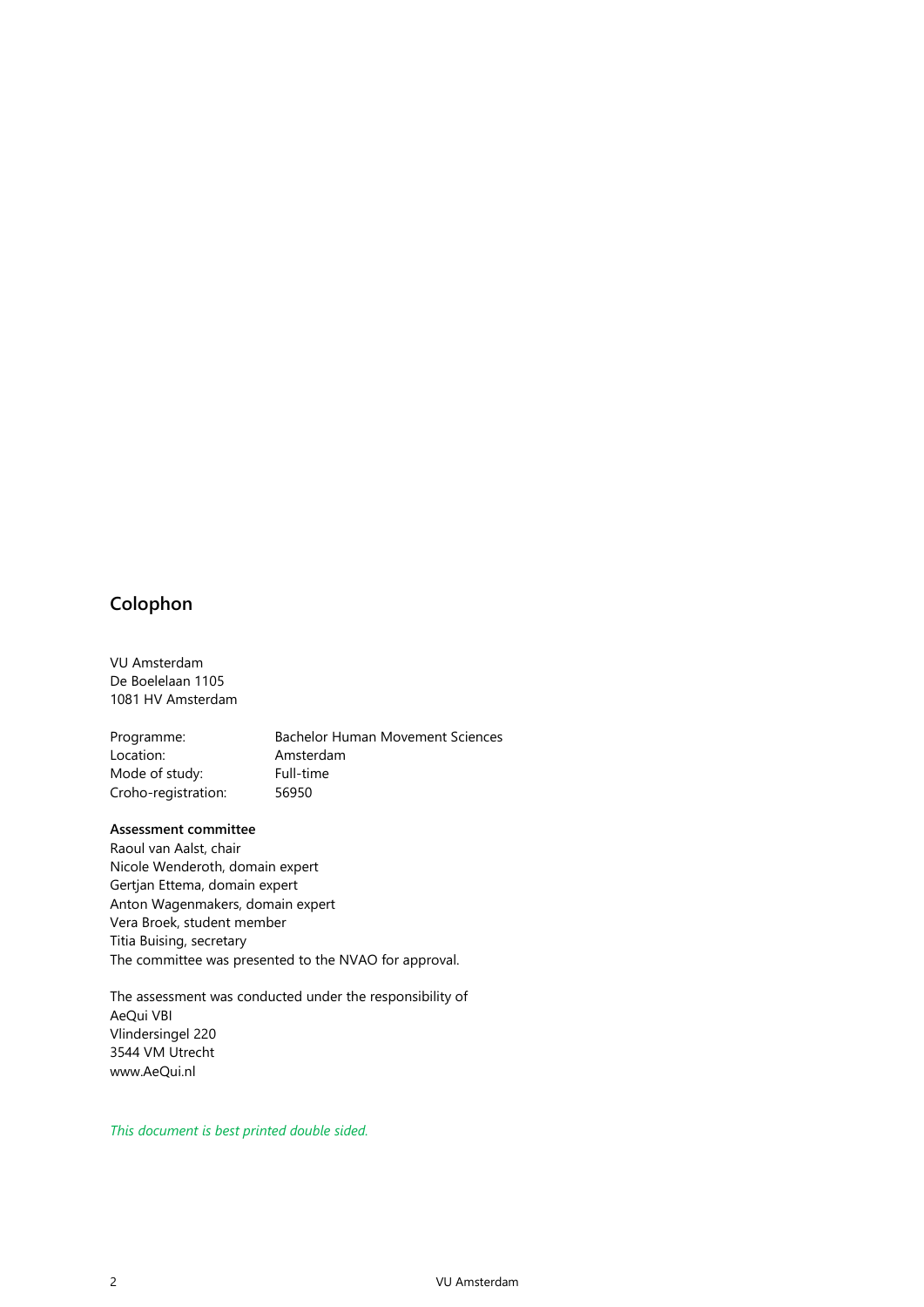

# Content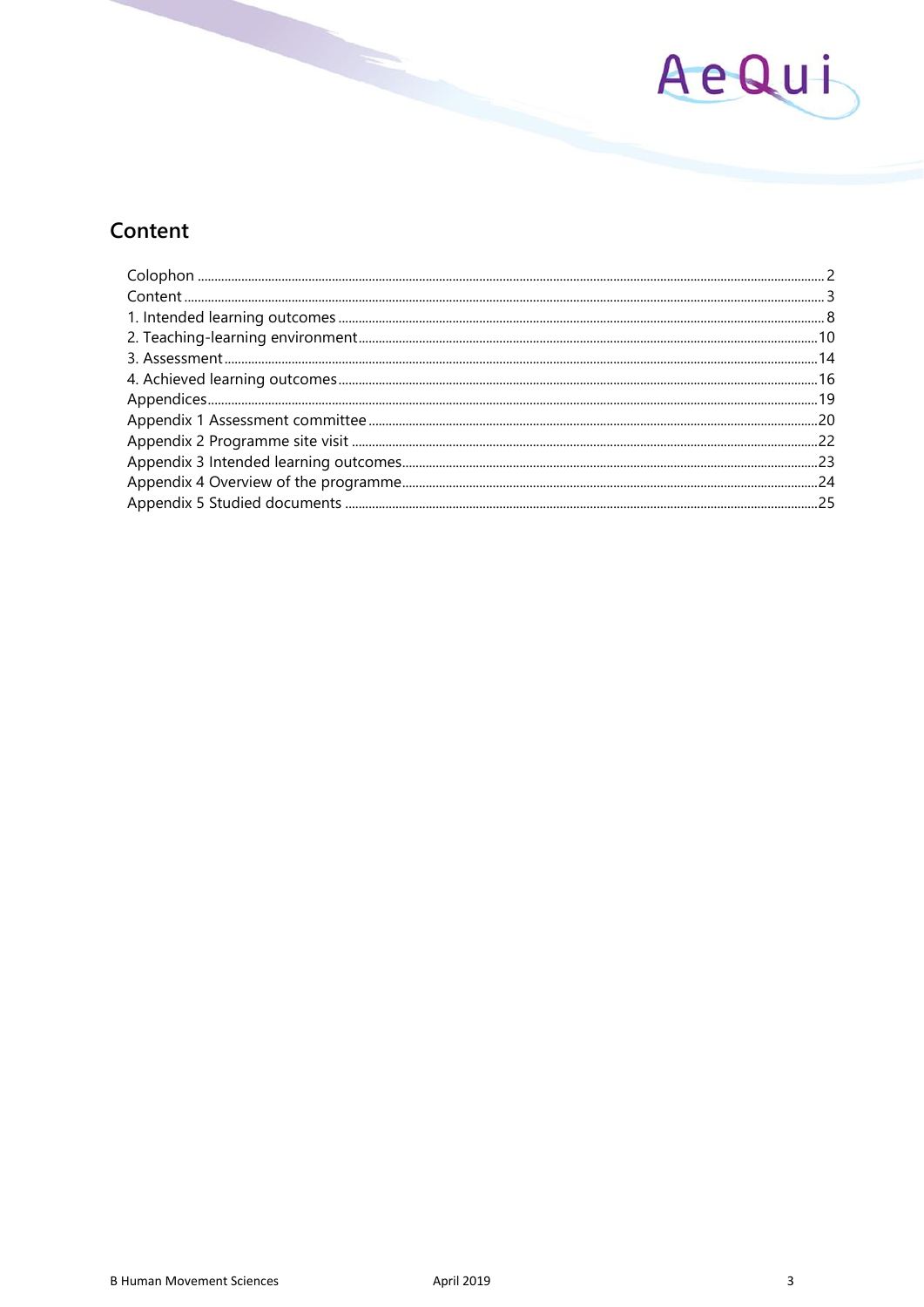### **Summary**

On January 22<sup>nd</sup> and 23<sup>rd</sup> 2019 an AeQui committee performed an assessment of the bachelor programme in Human Movement Sciences of Vrije Universiteit Amsterdam (VU Amsterdam). The overall judgement of the committee is that the quality of the programme is **good**.

#### **Intended learning outcomes**

The committee assesses the intended learning outcomes as **satisfactory**. The committee concludes that the intended learning outcomes have been concretised with regard to content, level and orientation and meet international requirements. The intended learning outcomes tie in with the domain-specific reference framework, drawn up by all the Dutch programmes in human movement sciences in the Netherlands. In addition, the committee notes that the Dublin descriptors are adequately represented in the intended learning outcomes. The programme explicitly focuses on academic thinking and reasoning within the field of HMS. The committee appreciates the role of the advisory board.

#### **Teaching-learning environment**

The assessment committee assesses the orientation of the programme as **good**. The committee concludes that the programme enables students to realise the intended learning outcomes. The structuring in different types of courses adds to the coherence of the programme. The programme's focus on academic skills, thinking and reasoning is made explicit as well as the multidisciplinary character of the programme. The programme offers students a broad foundation in HMS and as the programme progresses, more room for specialisation. The committee appreciates the interactive and modern teaching methods used in the programme. The programme also offers ample opportunities for students to inform themselves about their future career opportunities. The students also value this.

The staff is very competent, enthusiastic and involved. The team of lectures is quite coherent and meets on a regular basis to discuss the content of the programme and the relation between courses. The committee appreciates that with increasing student numbers, the approachability of lecturers is still very good and that the opendoor policy is held up. The committee notes however that the workload of lecturers needs continuous monitoring. The committee concludes that the programme applies the legal enrolment criteria. The so-called matching days provide candidates with useful information about studying HMS at VU Amsterdam.

#### **Assessment**

The assessment committee concludes that the programme has an adequate system of assessment in place, and assesses this standard as **good**. The intended learning outcomes are at the basis of the system. Effective measures are taken to guarantee the validity, reliability and transparency of the assessments, by using an assessment programme, the four-eyes principle and random reviews of assessments and theses by the examinations board. The level of the different assessments studied by the committee during the site visit was high; in addition, the committee appreciates the variety in assessment methods used. The examinations board and its sub-committees are effectively organised and safeguard the quality of the assessments. The committee especially appreciates the varied ways in which the board checks the quality of assessments and theses.

#### **Achieved learning outcomes**

The committee assesses this standard as **good**. Based on the studied documents and the interviews, the committee concludes that graduates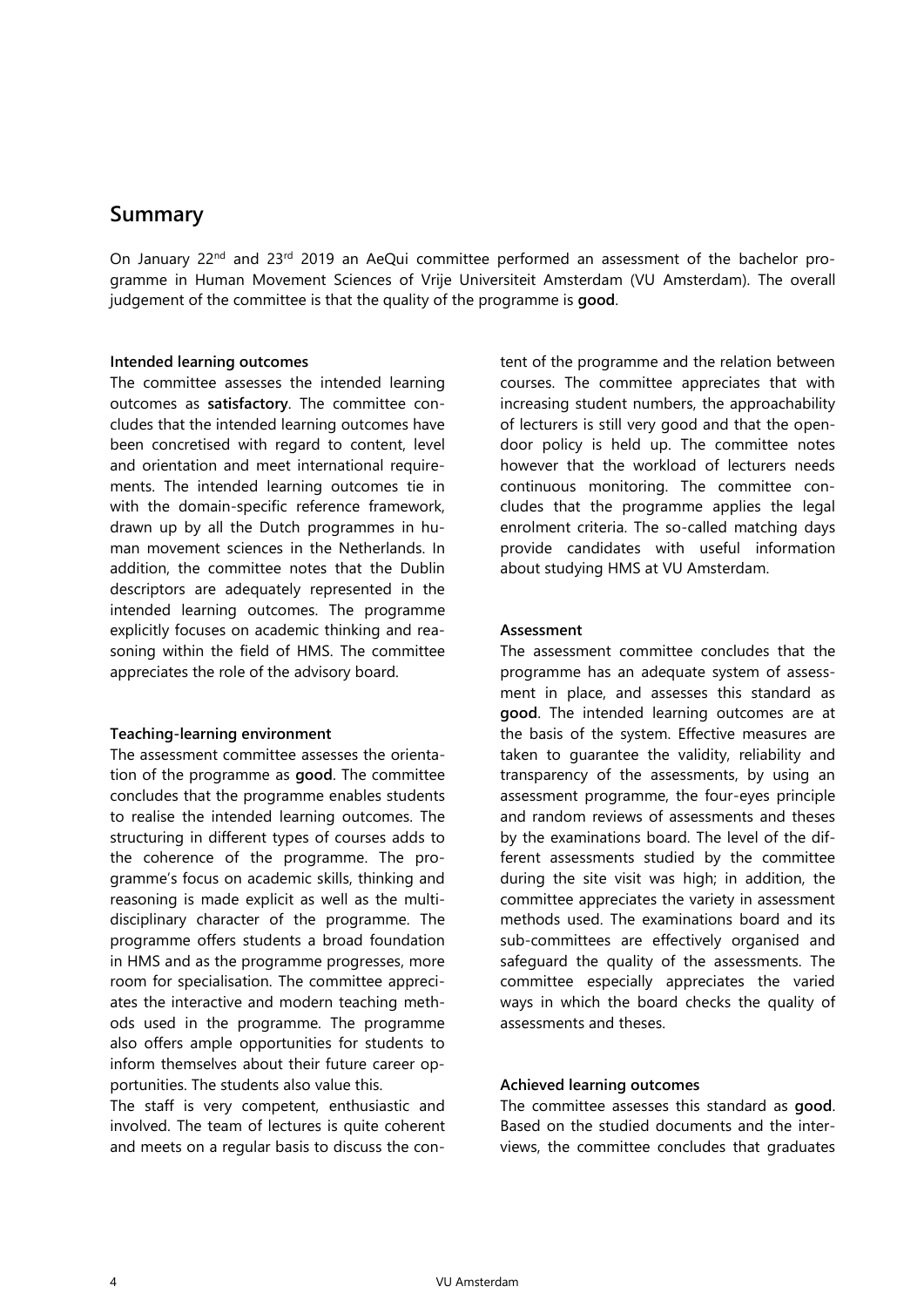

of the bachelor programme HMS exceed the required level and the intended learning outcomes. The programme has a solid and comprehensive graduation process in place. The committee especially values that students write a literature thesis and conduct a research project. This ties in with the programmes main focus on educating academic thinking, reasoning and research skills. The committee concludes that the overall quality of the studied theses is high. The theses can match with theses from master's programmes. The theses studied were very well written and showed up to date research methods and analyses. The level of the programme was confirmed during the meeting with students and alumni, who seem to be well spoken and capable of creating their own career path within human movement sciences.

#### **Recommendations**

The committee recommends making the intended learning outcomes more specific, to help strengthen the positioning of the programme. Furthermore, the committee encourages the programme to keep promoting the use of the assessment matrices; this can contribute to the overall quality of the assessments and can ensure that assessments also address the application of knowledge.

All standards of the NVAO assessment framework are positively assessed; hence the committee awards a positive recommendation for the accreditation of the bachelor programme in Human Movement Sciences of VU Amsterdam. The committee concludes that the overall assessment of the programme is **good**.

On behalf of the entire assessment committee, Utrecht, April 2019

Raoul van Aalst Titia Buising Chair **Secretary** Secretary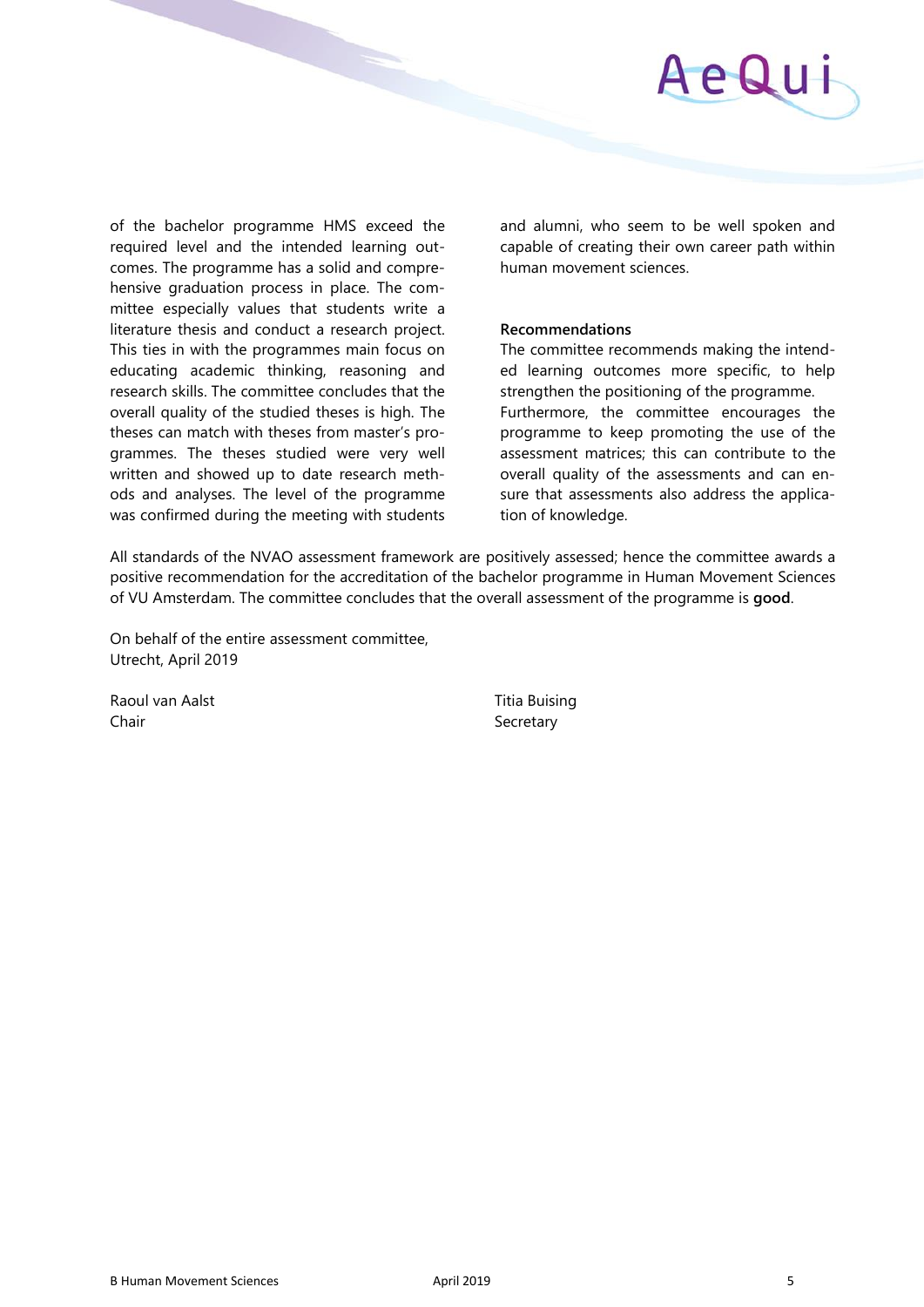## **Introduction**

The bachelor programme in Human Movement Sciences aims to develop students into engaged and responsible academics who are well prepared for suitable jobs and for successfully entering and completing a variety of master's programmes fitting their talent and ambition. Students are educated to make valuable contributions to Human Movement Sciences and society. The multidisciplinary programme focuses on acquiring academic skills with a strong emphasis on empirical approaches, mechanisms and research methods in natural sciences.

#### **The institute**

The bachelor programme Human Movement Sciences is part of the Faculty of Behavioural and Movement Sciences of VU Amsterdam. The faculty is the result of a merger between the Faculty of Psychology & Educational and Family Studies and the Faculty of Human Movement Sciences in 2015. The faculty provides bachelor's and (research) master's programmes for approximately 3500 students.

Besides the bachelor programme, the cluster of Human Movement Sciences programmes also contains the master programme Human Movement Sciences, the research master Human Movement Sciences and the master programme Musculoskeletal Physiotherapy Sciences. The lecturers of the four programmes are appointed by the department of Human Movement Sciences.

Each programme offered has a programme director. The programme director is primarily responsible for the development of the mission and vision of the programme, their translation into the programme's content, and for guarding that the courses and their assessments contribute to the end qualifications. The programme director is in close contact with the appointed course coordinators and the programme committee.

#### **The programme**

The Dutch taught bachelor programme comprises 180 EC. The programme has a multidisciplinary character, that is reflected in the overall programme as well as in the individual courses. The programme focuses on academic thinking and reasoning within the field of HMS. The intended learning outcomes of the programme are in line with the domain-specific framework of reference for the Human Movement Sciences programmes in the Netherlands.

Within the programme four types of courses are distinguished: academic core courses (focusing on academic skills), courses that address the content of the field, such as the structure and function of the human body, motor development, training, or pathology; courses on mathematics, physics and methodology and the capstone projects. The latter include the bachelor thesis and the bachelor research project. The different types of courses are present in each phase of the programme.

The first year offers a broad spectrum of courses related to HMS. In the second year, this knowledge is deepened. In the third year, students can broaden or deepen their knowledge in a minor. The minors of the HMS department also give students an insight into career opportunities within the field of the minor. The programme is completed with the bachelor thesis and the bachelor research project

#### Cluster visitation

Since the committee visited all human movement sciences programmes, it was able to see similarities and differences between these programmes. All universities involved have their own specific focus. Learning at Maastricht Uni-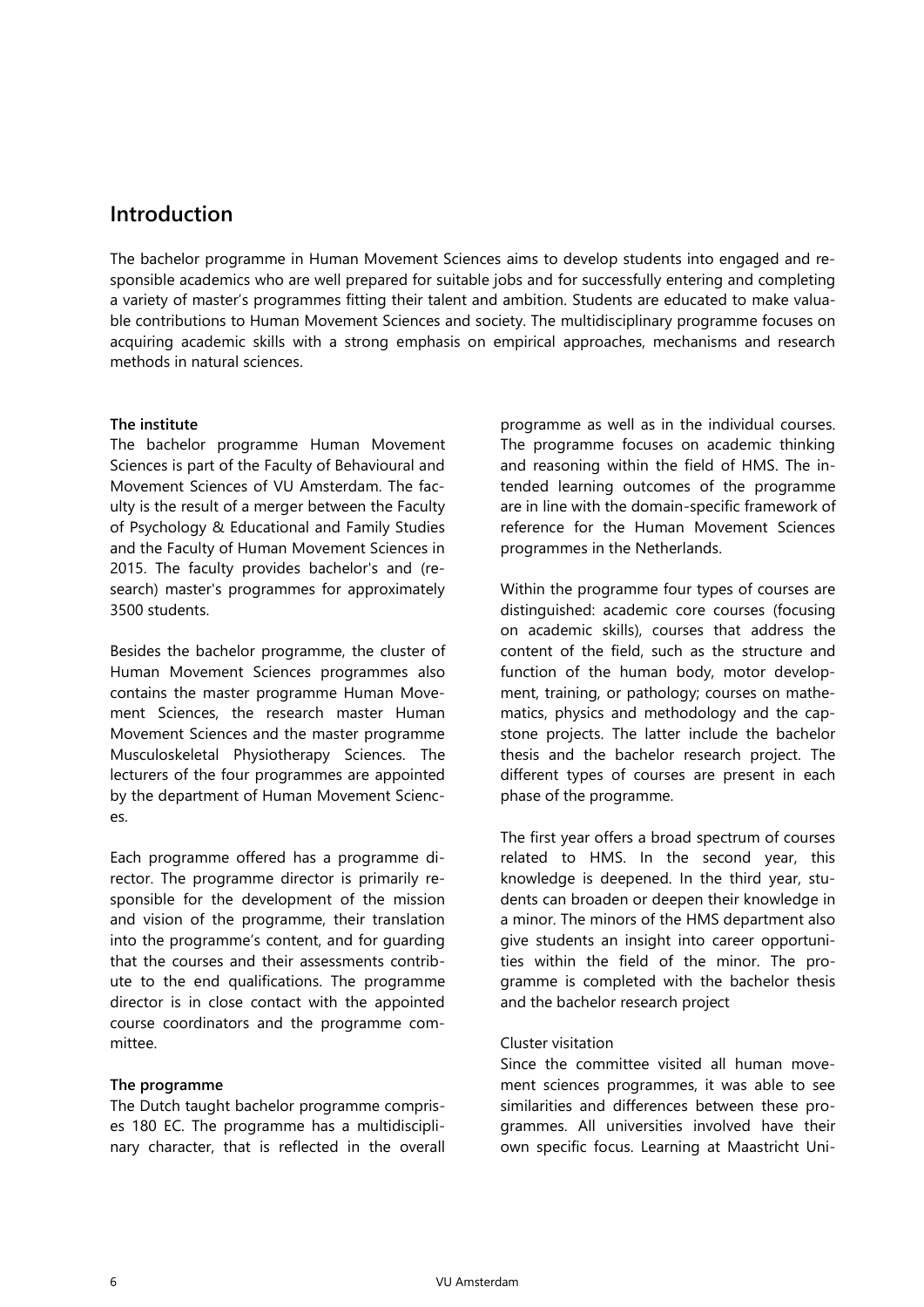AeQui

versity is characterized by the problem-based learning concept. Human Movement Sciences at Maastricht University is offered at masters level, with specialisations in Health & Rehabilitation, Sports & Nutrition and Physiotherapy. Particularly, the strong expertise in nutrition, exercise physiology and the Physiotherapy specialisation are quite unique.

At VU Amsterdam, human movement sciences is offered at bachelor's and master's level. There is a strong focus and staff expertise on biomechanics, modelling, movement analysis and sports. The university also offers the only research master in human movement sciences in the Netherlands.

University of Groningen also offers human movement sciences at bachelor's and master's level. The bachelor programme has a strong focus on neuroscience and statistics. The master's programme Human Movement Sciences is a two-year programme. The programmes have a close relation with the departments in rehabilitation and orthopaedics of UMCG.

Even though all three universities offer a programme or specialisation in sports, the focus is different. Maastricht University addresses sports and nutrition. The VU focuses on sport psychology, biophysics in sports and high-performance coaching. In relation to elite sport, the programme is connected to 'cyclic' sports. The master's programme in Sport Sciences in Groningen has a broad focus within this specific field, ranging from sport and cognition in children to performance analysis and optimisation in sport. Within top sport, the programme is more connected to (Olympic) team sports.

In general, the committee recommends all programmes to stay in touch with new technologies and developments, such as big data, machine learning and cutting-edge molecular analyses of human blood and tissue samples.

#### **The assessment**

VU University assigned AeQui VBI to perform a quality assessment. In close co-operation with AeQui, and the other programmes part of this cluster, an independent and competent assessment committee was convened. A preparatory meeting with representatives from the programme has taken place.

The quality assessment involved all universities (except from Nijmegen) and programmes that are part of the Human Movement Sciences cluster in the Netherlands. The site visits were held between January  $21^{st}$  and  $25^{th}$ . The site visit at VU University took place at January 22<sup>nd</sup> and 23<sup>rd</sup>, in accordance with the programme in attachment 2. The committee explicitly oriented itself on the cluster of which the programmes are part. This took place during the preparatory meetings for each site visit and the last committee meeting in which the final assessment took place. For the assessment of the master's programme Human Movement Sciences of Maastricht University and more specific the Physiotherapy specialisation, Bart Staal was part of the committee. The other committee members participated in all assessments part of this cluster.

The committee assessed all programmes in an independent manner. At the conclusion of the assessment, the results were presented to representatives of the programme. The draft version of this report was sent to the programme representatives; their reactions have led to this final version of the report.

Initiated by the programme, a developmental meeting will take place in October 2019. The results of this meeting will not influence the assessment written down in this report.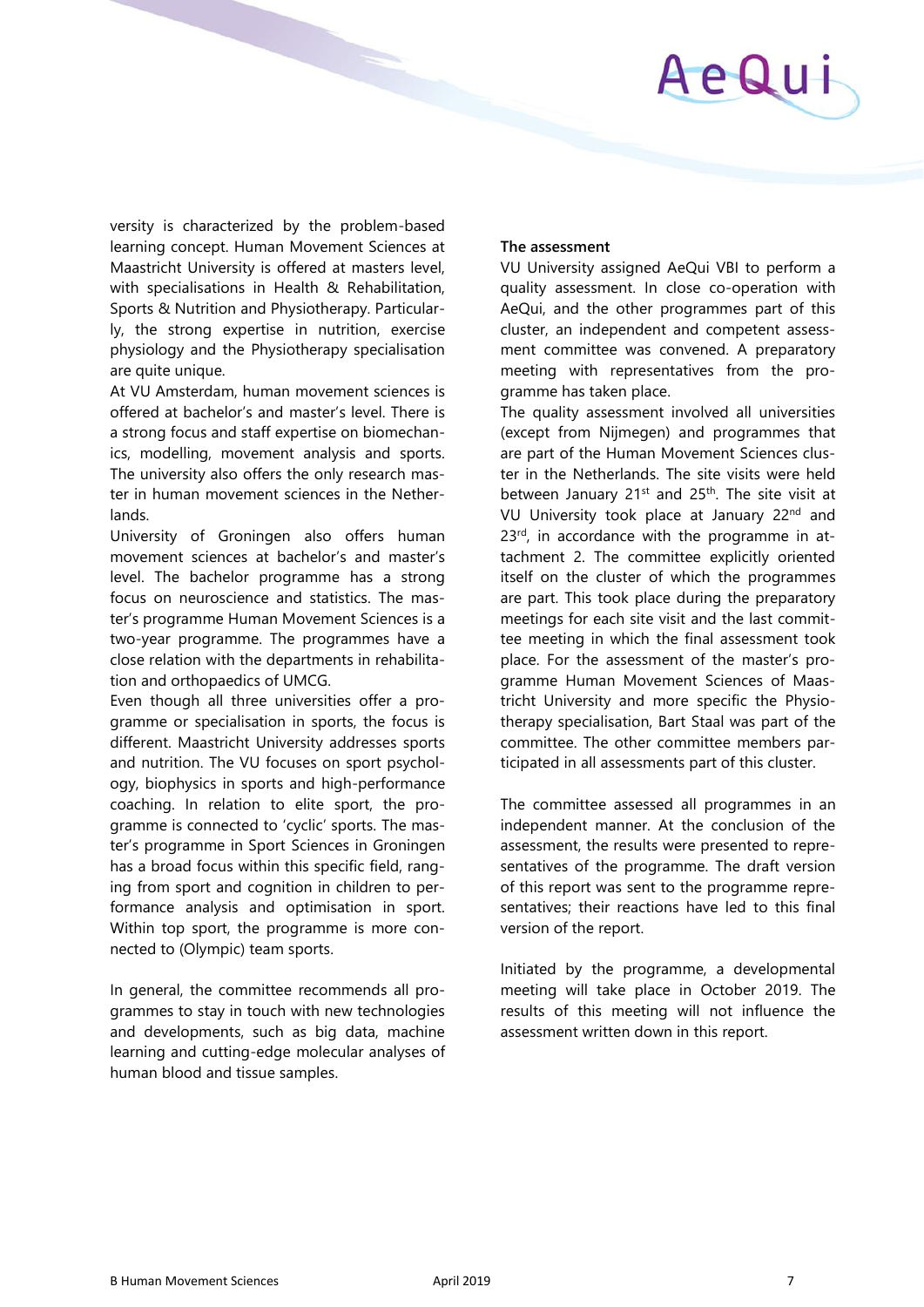## **1. Intended learning outcomes**

The committee concludes that the intended learning outcomes have been concretised with regard to content, level and orientation and meet international requirements. The intended learning outcomes tie in with the domain-specific reference framework, drawn up by all the Dutch programmes in human movement sciences. In addition, the committee notes that the Dublin descriptors are adequately represented in the intended learning outcomes. The programme explicitly focuses on academic thinking and reasoning within the field of HMS. The intended learning outcomes are however quite general and the committee suggests to make these more specific. This can strengthen the positioning of the programme. The committee appreciates the role of the advisory board.

#### *Findings*

The bachelor programme covers the multidisciplinary field of HMS, from sport psychology to muscle physiology and from exercise physiology to coordination dynamics. The focus is on acquiring academic skills, related to methods in natural sciences, like measuring oxygen uptake and collecting and analysing kinematic and force data and electromyograms. Within the sports domain, the emphasis is on individual sports and individual athlete capacities, but also on talent identification.

The programme explicitly focuses on acquiring academic skills, and on approaches, mechanisms and research methods in natural sciences. According to the programme, these methods are ideally suited for training students to think and reason well.

The programme aims to educate students to make valuable contributions to the field of human movement sciences and society. This requires academic skills, in particular critical thinking. Students are expected to always question statements they hear or read, inside or outside of science. Students are also expected to try to identify and check the underlying facts and to evaluate the soundness and validity of arguments leading up to these statements. Besides, students have to be able to identify facts to build their own sound and valid argumentations to draw their own conclusions.

Students are taught to formulate both theoretical and practical research questions, and solve them by integrating existing knowledge and acquiring new knowledge through experimental, conceptual and historical research. A creative and critical use of knowledge, concepts and methods is at the heart of the programme.

The intended learning outcomes tie in with the domain-specific framework of reference for HMS, which was drawn up by the universities involved in this quality assessment. All Dutch HMS programmes meet twice per year to discuss developments in the field of human movement sciences and sport sciences. The intended learning outcomes are described by using the Dublin descriptors.

An advisory board provides a critical external perspective on the programmes of the department and their future, and supports and advises the Programme Directors on current and future activities. The Advisory Board consists of senior academics and representatives from the field of work.

#### *Considerations*

Based on the interviews and the examination of underlying documentation, the committee concludes that the intended learning outcomes tie in with (inter)national requirements for human movement sciences and the Dublin descriptors. Based on an overview of the relation between courses and intended learning outcomes (as

provided in the assessment programme) and the course descriptions, the committee notes that all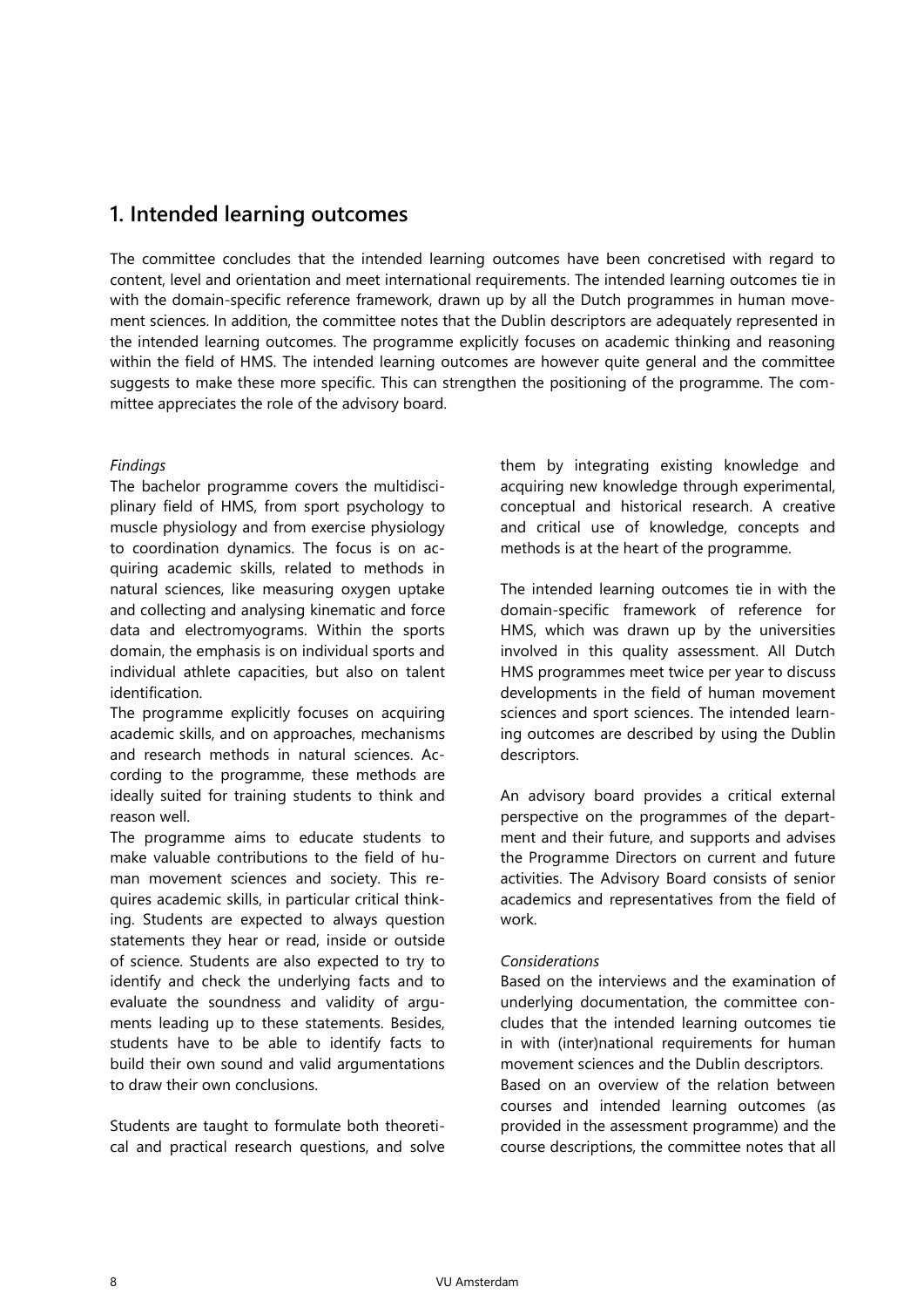

intended learning outcomes are covered. The programme has an explicit academic focus: academic thinking and reasoning within the field of HMS is the main goal of the programme.

The committee notes that the intended learning outcomes are quite general. Specifying these can lead to a more differentiated profile and positioning of the programme.

The committee appreciates the role of the advisory board. This contributes to the relevance and topicality of the programme.

Based on the above, the committee assesses this standard as **satisfactory**.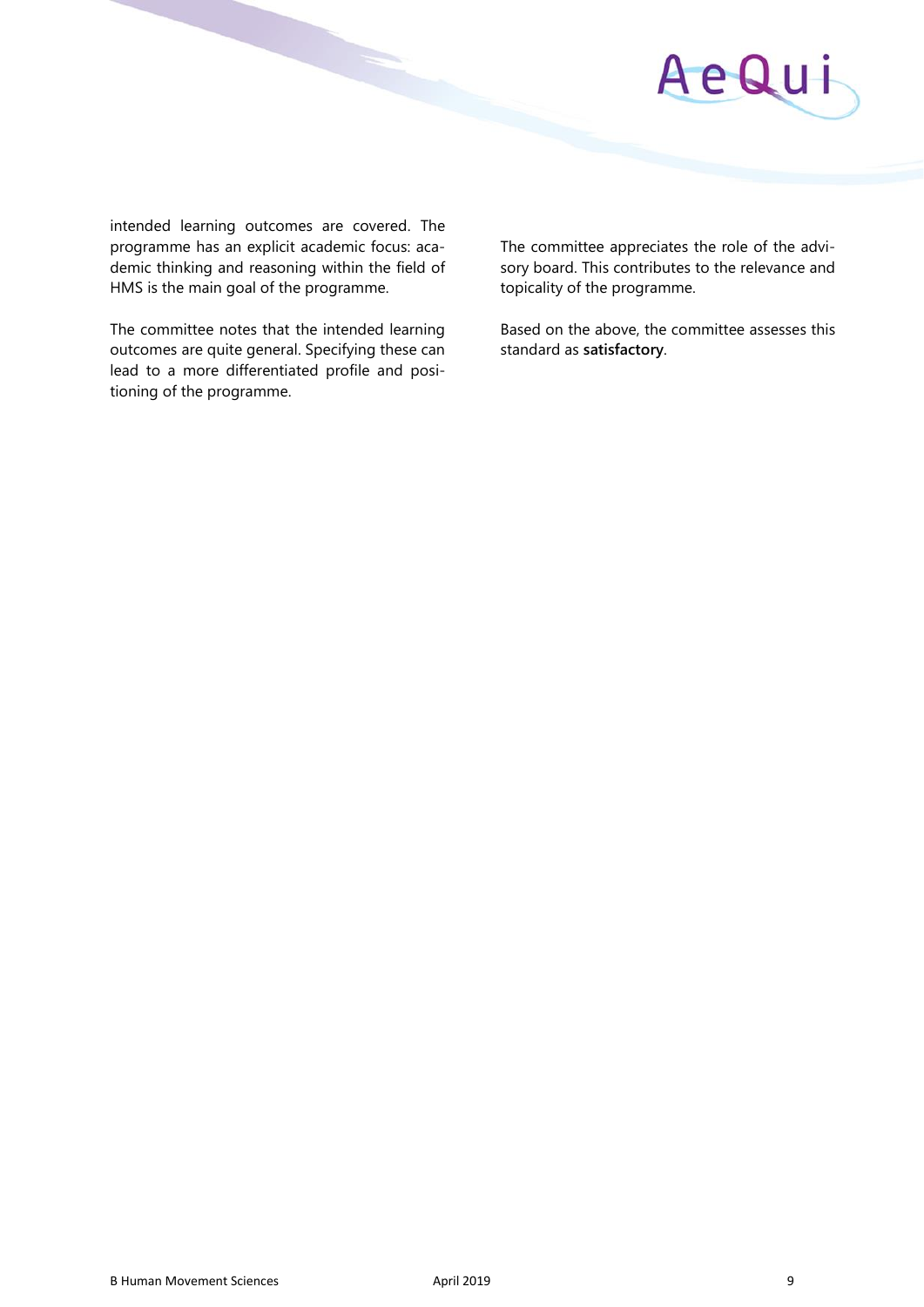## **2. Teaching-learning environment**

The committee concludes that the programme enables students to realise the intended learning outcomes. The structuring in different types of courses adds to the coherence of the programme. The programme's focus on academic skills, thinking and reasoning is made explicit as well as the multidisciplinary character of the programme. The programme offers students a broad foundation in HMS and as the programme progresses, more room for specialisation. The committee appreciates the interactive and modern teaching methods used in the programme. The programme also offers ample opportunities for students to inform themselves about their future career opportunities. The students also value this.

The staff is very competent, enthusiastic and involved. The team of lectures is quite coherent and meets on a regular basis to discuss the content of the programme and the relation between courses. The committee appreciates that with increasing student numbers, the approachability of lecturers is still very good and that the open-door policy is held up. The committee notes however that the workload of lecturers needs continuous monitoring. The committee concludes that the programme applies the legal enrolment criteria. The so-called matching days provide candidates with useful information about studying HMS at VU Amsterdam.

#### *Findings*

#### **Programme**

The programme comprises of courses (6 EC each), a minor (30 EC in total), the bachelor's literature thesis (6 EC) and the bachelor's research project (18 EC).

The programme is structured in semesters and periods of eight or four weeks.

The programme consists of four types of courses / components. First, the academic core, in which research methodology and academic skills are addressed as well as scientific philosophy, ethics, history and academic integrity. Secondly courses in which students learn about the structure and function of the human body, motor development, training, pathology, and other topics. The third type of courses address the mathematics and physics required to understand the functioning of the human body, and methodology to conduct research in human movement science. The fourth category includes the capstone projects; the bachelor's thesis and the bachelor's research project. The different types of courses are present in each phase of the programme.

The first year of the programme serves several purposes. First, it aims for students to make a

smooth transition from high school to university, where self-study is expected. Second, students are introduced to the field of human movement sciences and can explore whether this matches their interest. In the 'Academische Verkenningen' course, students learn about HMS, possible careers, scientific writing, collaboration with other students and to reflect on their own motivation for choosing the programme. Third, students are expected to acquire a foundation for academic and methodological skills and an understanding of (different disciplines in) the field. Last, the first year provides students with knowledge and understanding of mathematics, biomechanics, structure and function of the human body, human psychology et cetera. This is addressed in courses and practicals such as anatomy practicals and exercise physiology practicals. The latter address for example measurement of heart rate, blood pressure and oxygen consumption. In the 'Verwerken van Digitale Signalen' course, students learn to program in Matlab, which is used in the rest of the programme.

The students the committee met, find the 'Academische Verkenningen' course useful as it prepares them for studying articles and written assignments in the other courses in the programme.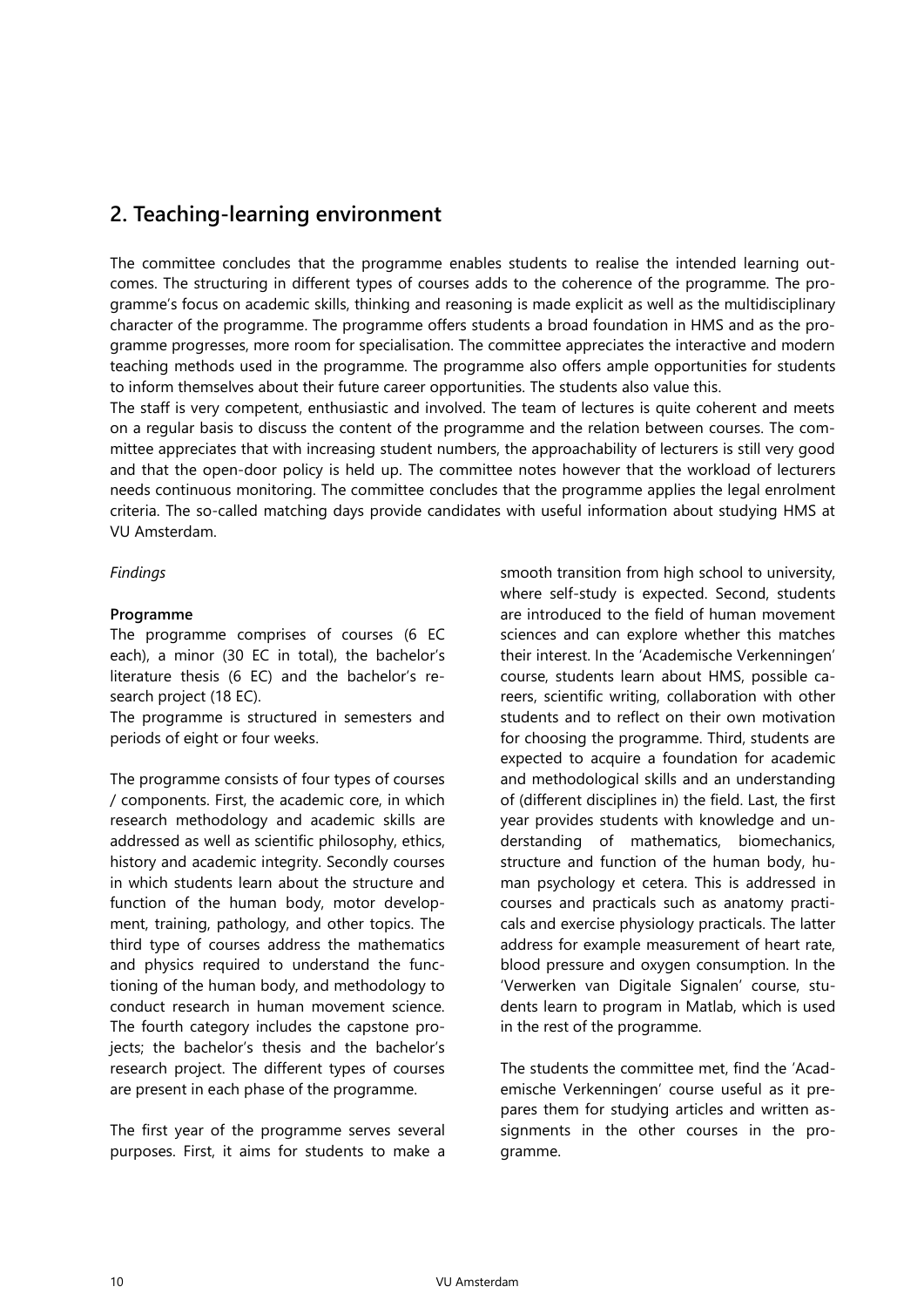

The second year furthers students' knowledge and understanding of the structure and function of the human body, motor learning and development, training and performance, the role of movement in sports and health, movement pathology and other relevant topics in the field of HMS. Part of the academic courses, is the 'Filosofie van de Bewegingswetenschappen' course, which addresses the metaphysical foundation of fundamental concepts within human movement.

Methodological skills are addressed in the 'Meten van Fysische Grootheden' course, where students learn to measure, process and analyse data collected in experiments on humans, and in the 'Mechanische Analyse' course and the 'Klinische Bewegingsanalyse' course, where students apply their knowledge and understanding in solving clinical movement problems.

The site visit revealed that students find the first course of the second year, 'Neurowetenschappen', rather demanding.

The first part of the third year comprises the minor (30 EC). Students can opt for one of the four minors offered by the programme, other minors from VU or other universities or opt for a minor abroad. The minors offered by the programme are 'Gezondheid', 'Sport en Sportpsychologie', 'Psychomotorische Therapie' and 'Bouw, Werking en Sturing van het Bewegingssysteem'. The minors offer in-depth knowledge as well as further training of academic skills and orientation on a future career. The second part of the third year includes the 'Anatomie van het Bewegingsapparaat' course, in which students choose their own direction for expanding their knowledge and skills in human anatomy, the bachelor's thesis and the research project. The latter two are elaborated on in standard 4.

Academic skills are addressed throughout the programme, in the core courses where HMS is placed in a historical perspective and ethical cases in HMS are addressed. These courses also familiarise students with critical thinking and reasoning and academic writing. These skills are also addressed and practiced in other courses, where students write ample essays. In the first year, the writing assignments of the different courses are aligned so the level expected from students gradually builds up. These assignments are part of the writing manual. In the near future, the essay of the 'Wetenschapsgeschiedenis en Filosofie' course and several writing assignments of the second year will be added to the writing manual.

Research and methodological skills are addressed throughout the programme as well. Students learn for example to measure, process and analyse data, to program in Matlab and to apply mathematical and physical concepts to gain understanding of (neuro)physiological and musculoskeletal mechanisms.

Students and alumni are in general satisfied with their programme, the committee learned during the site visit. Students value the broad multidisciplinary character of the programme and opportunities to follow their own interest. Students also value the programmes atmosphere and informal character. Students also appreciate the courses on philosophy even though the examples used are more focused on sports and students prefer examples that cover a broader spectrum of HMS.

#### **Educational concept**

The programme aims for personal engagement, openness and responsibility, the core values of the university's vision for education. The programme provides an informal setting with ample contact between student, mentor and lecturers. Students are required to take personal responsibility and to demonstrate self-discipline. Discussions are open and inclusive.

In addition to more traditional teaching methods such as lectures, practicals, working groups and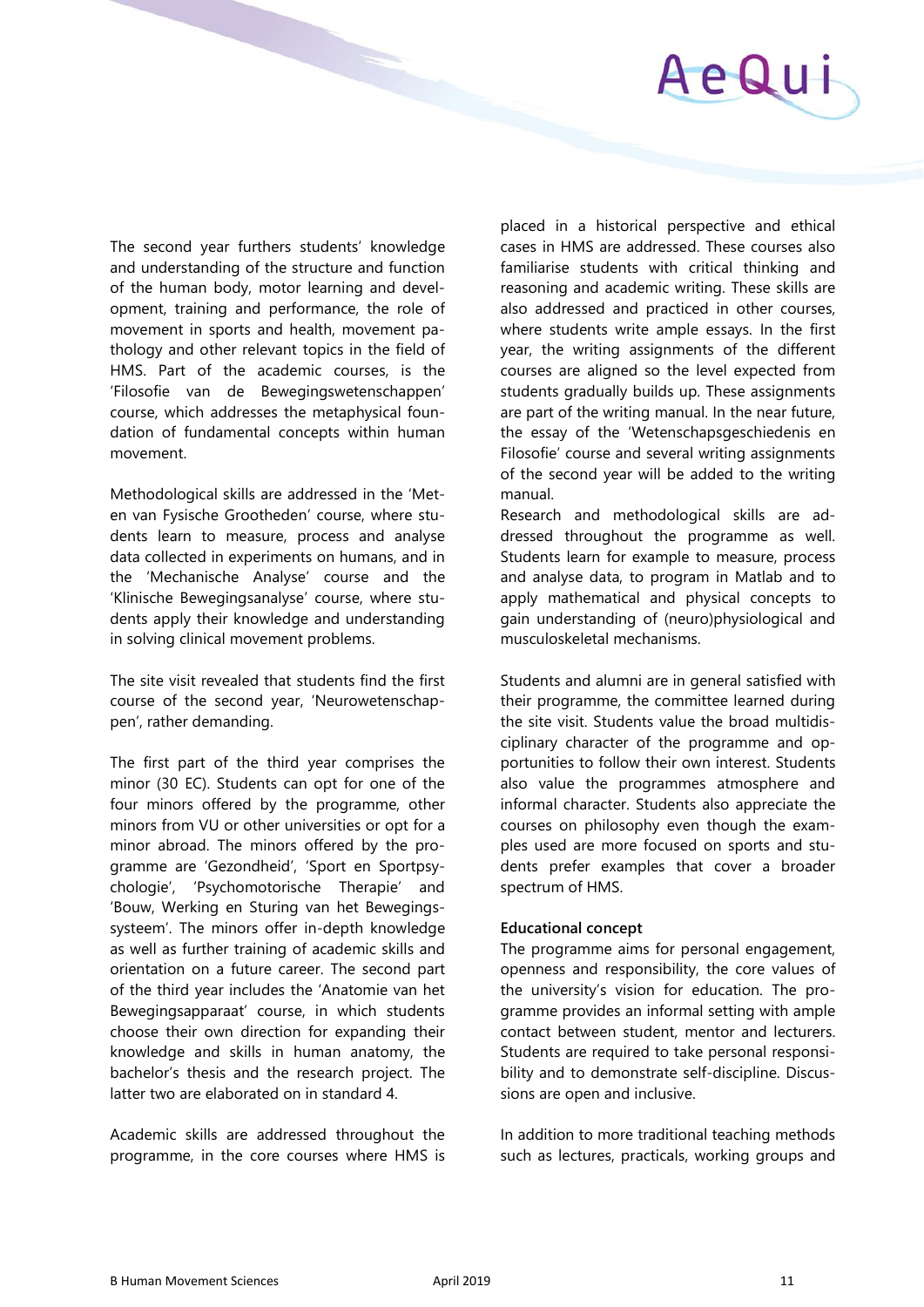tutorials, innovative methods such as digital training tools, online quizzes and movie clips are used in several courses. The latter are used in the course on mathematics, where students can watch short clips of mathematical operations by their lecturer on YouTube. In the 'Training en Prestatie' course, students select a clip in which a professional formulates a problem from their own practice, for which students have to formulate a solution. Students receive peer feedback on this via Turnitin. The programme also uses Google forms to receive feedback from students on the difficulty with certain topics, which are subsequently discussed in the workings groups of the specific course. In other courses students receive automated personal feedback on their presentations or discuss the content of the course in an online discussion forum (Canvas).

#### **Intake**

The legal enrolment criteria are applicable to the programme. During so-called matching days candidates experience studying HMS for one day, by studying material at home, participating in a lecture, working groups and and doing an exam. Based on this, candidates receive an assessment of their knowledge, skills and affinity with the programme.

#### **Staff**

Over thirty lecturers are involved in the bachelor programme of whom three are hired from outside the HMS department. All but four lecturers hold a PhD and 80% holds the certificate of basic teaching. Three staff members hold the certificate of senior teaching. Lecturers usually combine teaching with research. According to the programme, this ensures the academic level of the programme. Junior lectures are appointed for a period of three years and attend the university's basic teaching qualification course. Junior lecturers are primarily involved in the first year, in for example supervising students working in groups. Staff (including junior lecturers) meet on a regular basis to discuss current educational issues.

Students and alumni value the approachability of their lecturers and the junior lecturers. During the programme, lectures more and more connect their own research to the courses. Lecturers and students value this connection, the site visit revealed. Lecturers also remarked that for certain topics, for example exercise physiology, a yearly overview is made of all the aspects that are addressed in the programme, including possible gaps and overlap. Even though lecturers are content with their role within the programme, they also experience a considerable workload.

#### **Facilities**

The department offers different (new) laboratories, software and equipment for students and staff. Students can also participate in so called 'dream teams' that offer the opportunity to compete with other universities on certain projects. Canvas is used as a digital learning platform.

The binding study advice at the end of the first year comprises 42 EC and a minimal grade of 4 for the courses on mathematics and biomechanics.

In the first year students are guided by a mentor. The mentor monitors and discusses the progress with each student and if necessary can refer the student to the study advisor. The study advisor has a background in human movement sciences, which can be helpful in advising students in their potential career path. In the second year, students are encouraged to act upon their own responsibility. Junior lecturers and lecturers are available for students. And during the third-year bachelor research project, students are guided by their supervisor.

To inform students about the different possibilities in their potential career path, several activities are organised. These include annual meetings where alumni speak about their work and the possibility to do a practical internship during the minor programme.

In the first year 'Bewegen, Gezondheid & Sportstimulering course, panels are organised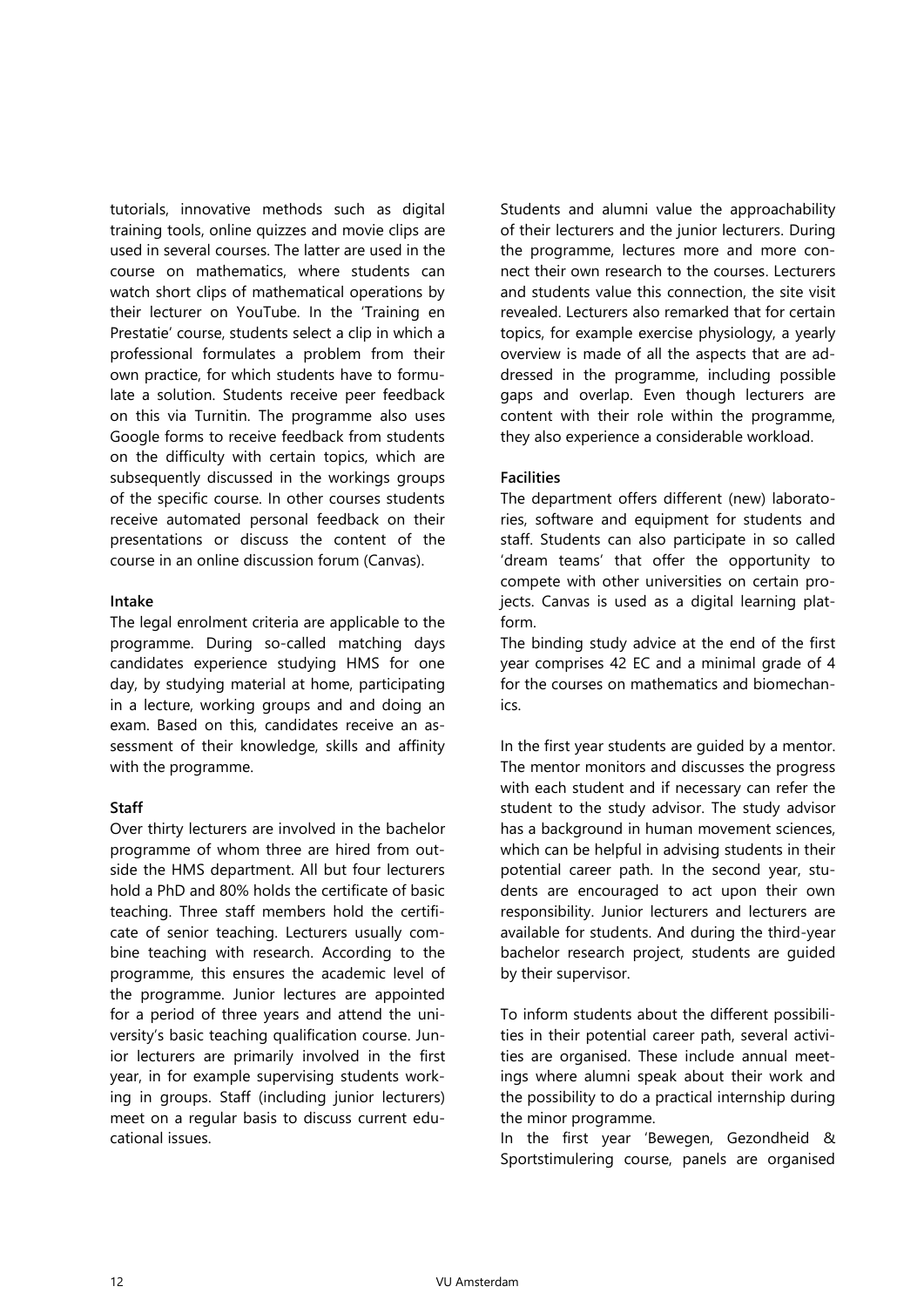

where students meet practitioners in HMS, involved in patient related work. In the minor programme students also receive guidance and advise on their alternatives after graduation and guest lecturers are invited on a regular basis. Students that follow the minor 'Psychomotorische Therapie' are qualified as a psychomotor therapist and directly admissible in the professional master programme Psychomotor Therapy at Windesheim Hogeschool.

The site visit revealed that students and alumni value these activities. Especially the minor provides them with insight in future career paths.

In co-operation with the University of Amsterdam, an honours programme is available. Permissible students receive a personal invitation.

During the site visit, the committee also met representatives from the programme committee. The programme committee meets on a regular bases, and the programme director is present as hearer. Positive evaluations and points for improvement are discussed with lecturers. The goal is to implement improvements in the ongoing academic year and to wait until the next academic year.

#### *Considerations*

The committee concludes that the teachinglearning environment and the staff involved enable students to achieve the intended learning outcomes.

The programme has a very coherent structure, in which the academic core courses ensure that students develop relevant academic skills. These skills are also addressed during the other courses, where students demonstrate critical thinking and reasoning in the writing of essays and papers. The programme offers students a broad foundation in HMS and during the programme more room for specialisation.

The committee concludes that the multidisciplinary character of the programme is also reflected in the individual courses. For example, in the 'Training en Prestatie' course aspects of psychology and exercise physiology are addressed. The course on mathematics is also focused on HMS and applying mathematics in the other courses in the programme (for example biomechanics).

The committee appreciates the interactive and modern teaching methods used in the programme. Based on the studied documents, the committee concludes that relevant and up-todate literature and articles are used in the programme.

The programme offers ample opportunities for students to inform themselves about their future career opportunities. Especially the minors and guest lecturers are helpful in this.

The committee notes that the programme applies the legal enrolment criteria. The committee values the so-called matching days that give candidates useful information about studying HMS at VU Amsterdam.

During the site visit, the committee met with very competent and enthusiastic staff members. The staff is very engaged with students and the programme. The committee also concludes that the department is quite coherent and that lecturers meet on a regular basis to discuss the content of the programme and the relation between courses. The department has a wellfunctioning system in place with junior lecturers, who also function as mentor for first year students. The committee appreciates that with increasing student numbers, the approachability of lecturers is still very good and that the opendoor policy is held up. The committee notes however that the workload of lecturers needs continuous monitoring.

Based on the above, the committee assesses this standard as **good**.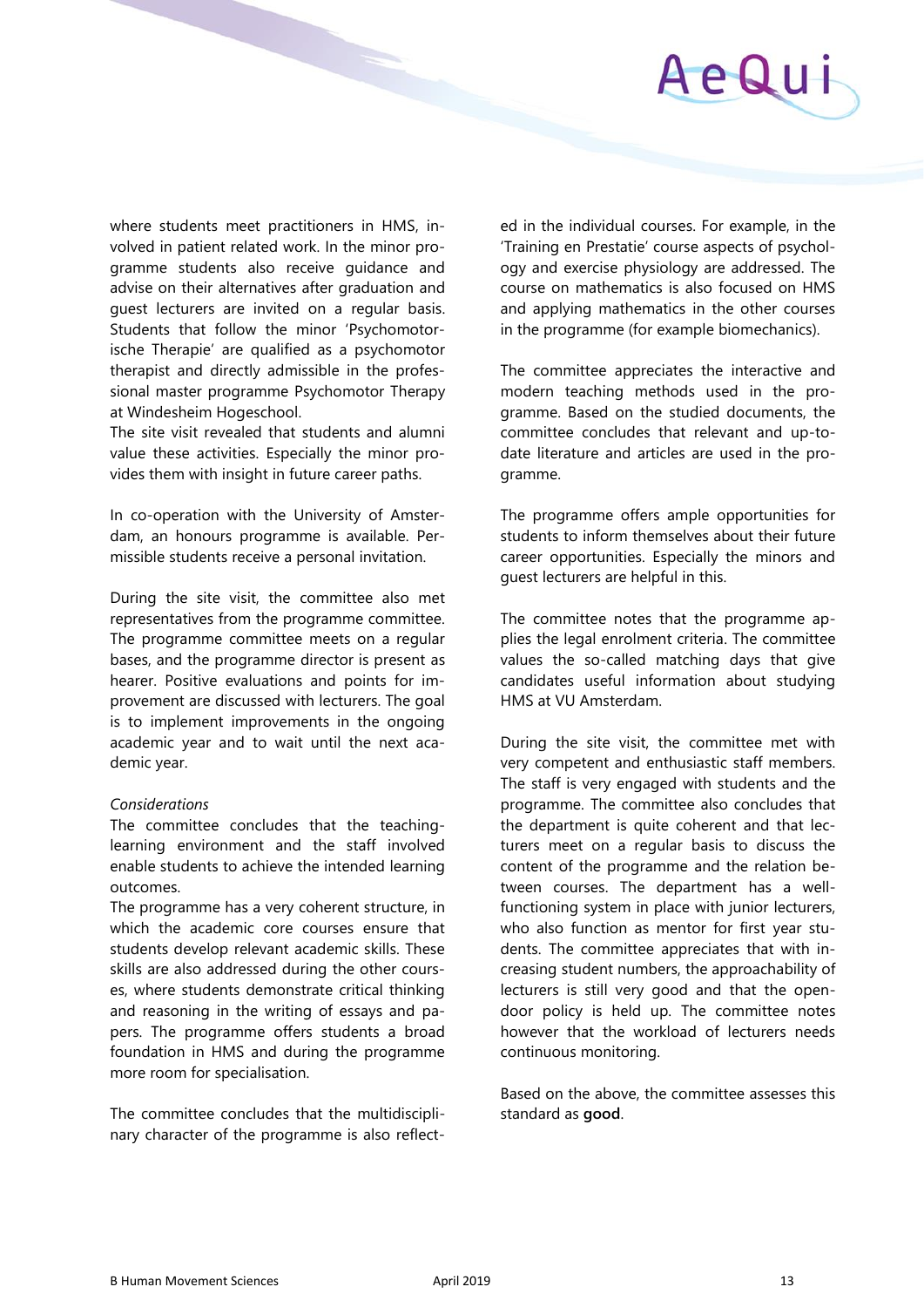## **3. Assessment**

The committee concludes that the programme has an effective assessment system in place. The intended learning outcomes are at the basis of this system. Effective measures are taken to guarantee the validity, reliability and transparency of the assessments, by using an assessment programme, the four-eyes principle and random reviews of assessments and theses by the examinations board. The level of the different assessments studied by the committee during the site visit was high; in addition, the committee appreciates the variety in assessment methods used. The examinations board and its sub-committees are effectively organised and safeguard the quality of the assessments. The committee especially appreciates the varied ways in which the board checks the quality of assessments and theses.

#### *Findings*

The programmes tie in with the faculty's and university's assessment policy. Based on these policies an assessment programme is drawn up by the programme director. The assessment programme provides an overview of the relation between intended learning outcomes, learning objectives of the courses and assessment methods. The programme director is responsible for the assessment processes. The examiner is responsible for the quality of the assessment.

Assessments are developed by examiners appointed for each course. Assessments need to show a clear relation to the learning objectives of the course and the didactic activities. Assessment matrices are used to relate the course objectives to the content of an assessment. The faculty aims for a bottom up implementation of the use of assessment matrices; the use of this is not mandatory.

Peer review is obligatory in constructing assessments. In practice this means that a colleague evaluates the exam questions, the accompanying answer models and the level of difficulty, before the exam is given. This is usually discussed in a meeting with the examiner involved. From the next academic year, the names of the examiner and the peer have to be mentioned on the front page of the exam.

Assessment methods used vary from written exams with multiple choice and open-end questions, essays, oral assessments, presentations

and (practical) reports. Most of the first and second year courses also include mid-term and / or partial exams to encourage an active study mode amongst students.

Students are informed about the assessments in the study guide, the course manual and during the courses. The course manual also includes example questions. The students the committee met during the site visit are in general content with the level of the assessments. Students noted that the assessments in the first and second year include more and more open-end questions.

#### **Examinations board**

The faculty examinations board includes three sub-committees for the clusters Psychology, Education & Family Studies and Human Movement Sciences. The board consists of an independent chair, the three chairs of the subcommittees and an examinations expert. In the near future, a legal expert will be added to the board. The sub-committee consist of at least one staff member for each represented programme.

The examinations board is responsible for ensuring the quality, organisation and coordination of the assessments. The board investigates independently and systematically whether the assessment quality meets the criteria as defined in the faculty's assessment policy. For this, the subcommittee uses the student evaluations regarding assessment, pass rates, and the evaluation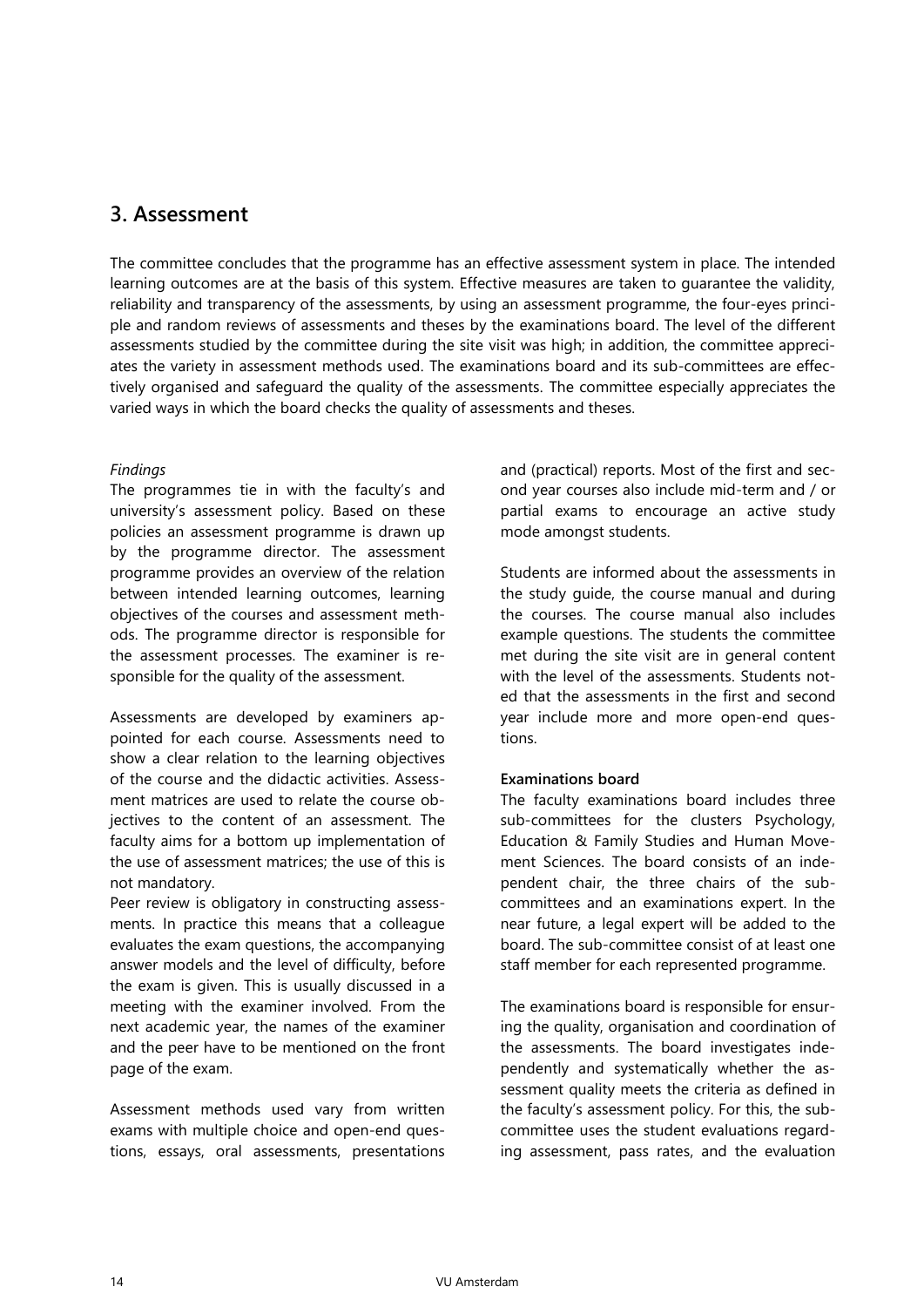# AeQu

and item analysis of multiple-choice exams. The board is also responsible for determining whether students meet the end qualifications of the programme and hence pays special attention to the procedures followed during the assessment of the bachelor's literature thesis and the bachelor's research project. In this regard the sub-committee checks the quality of theses and assessments by an annual sample.

The meeting with representatives of the subcommittee HMS and the examinations board during the site visit revealed that the examinations board meets with student representatives twice per year. These meetings are held to receive additional feedback that is not part of the regular evaluations. In addition, assessments results, evaluations and statistical analyses are used for monitoring the quality of the assessments. The sub-committee checks the grades of both assessors of the theses on coherence, reliability, average differences, standard deviation and limit of agreement. Calibration sessions regarding the level of theses are systematically organised. It was also made clear that lecturers are free to decide on how they provide their students with feedback on their thesis. This can be done orally or by using the assessment form. The examinations board ensures that assessors involved of theses work together in different compositions, to avoid permanent combinations of assessors. The board is currently working on the implementation of digital assessments and digitized assessment matrices.

#### *Considerations*

The committee concludes that an effective system of assessment is in place. The quality assurance of the assessment system is very solid, proactive and effective measures are taken to guarantee the validity, reliability and transparency of the assessments. The assessment programme, four-eyes principle and the systematic checks by examinations board all add to this. The committee appreciates that the full scale of grades is used by the examiners and students can obtain a 10.

Students are content with the level of and variation in assessments. In general, the level of the different assessments studied by the committee during the site visit was high. The committee also values the variation in assessment methods used. The committee encourages the programme to keep promoting the use of assessment matrices; this can contribute to the overall quality of the assessments and can ensure that more assessments address the application of knowledge.

The examinations board and its sub-committees are very well organised and safeguard the quality of the assessments in a structured and accurate manner. The committee appreciates the variety of analyses the board uses in evaluating the quality of assessments and theses.

Based on the above, the committee assesses this standard as **good**.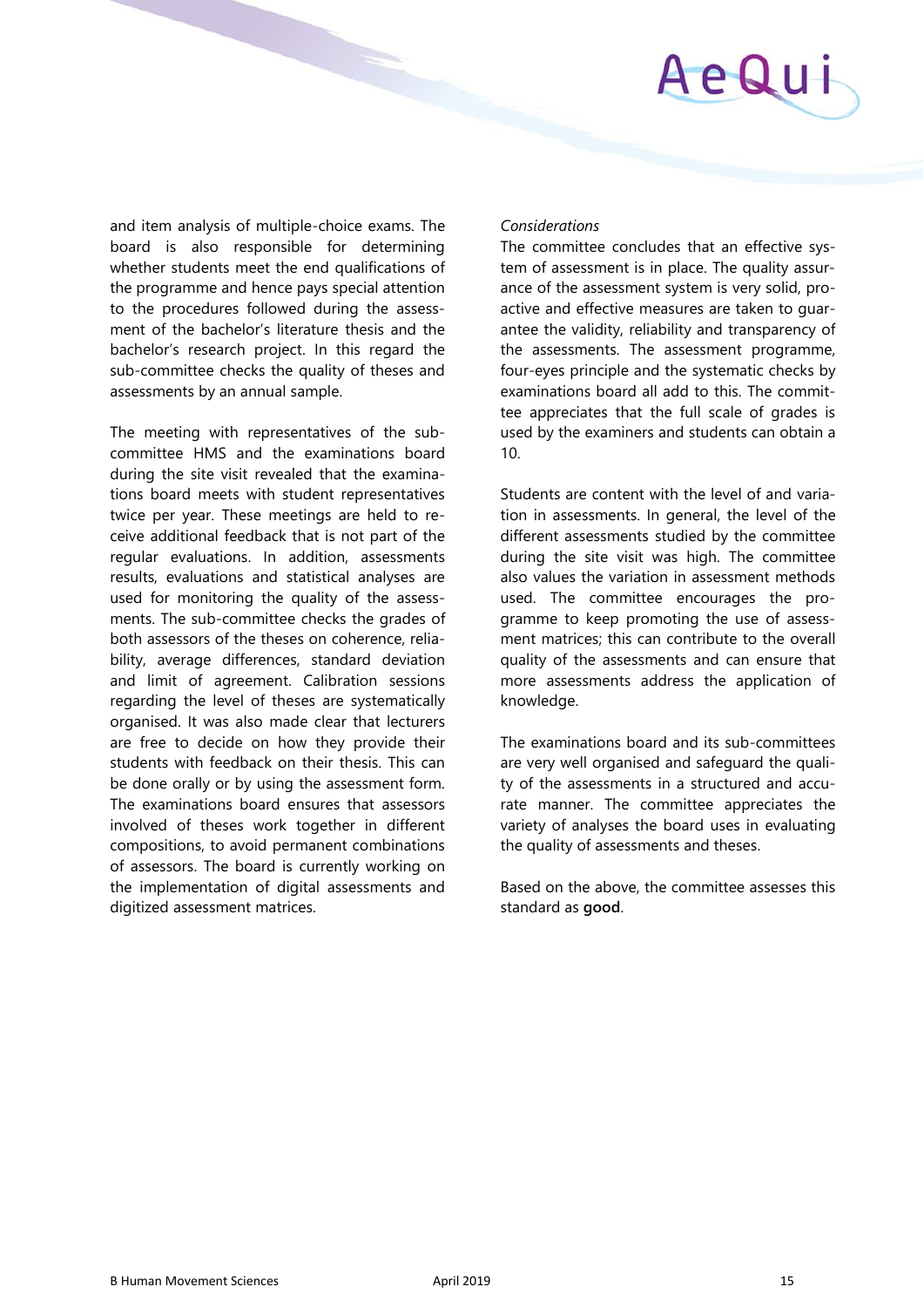## **4. Achieved learning outcomes**

Based on the studied documents and the interviews, the committee concludes that graduates of the bachelor programme HMS exceed the required level and the intended learning outcomes. The programme has a solid and comprehensive graduation process in place. The committee especially values that students write a literature thesis and conduct a research project. This ties in with the programmes main focus on educating academic thinking, reasoning and research skills. The committee concludes that the overall quality of the studied theses is high. The theses can match with theses from master's programmes. The theses studied were very well written and showed up to date research methods and analyses. The level of the programme was confirmed during the meeting with students and alumni, who seem to be well spoken and capable of creating their own career path within human movement sciences.

#### *Findings*

The programme is completed with the two capstone projects: the bachelor's literature thesis (6 EC) and the bachelor's research project (18 EC). The thesis is an individual project, the research project is executed in pairs.

In the literature thesis students formulate interesting and relevant research questions and try to solve these by setting up a sound argumentation on the basis of original data in the literature. Students choose a topic themselves or one from a list of suggestions by their lecturers. Students are informed about the procedures during a meeting in the first semester. In that meeting students can make first appointments with future supervisors of their thesis. The thesis is assessed by the supervisor and a second assessor. The first assessor (supervisor) grades the thesis on scientific quality and the writing process. The second assessor only grades the scientific quality of the thesis (without knowing the grade of the first assessor) in a range of 1 point. When this range does not encompass the grade of the first assessor, the two assessors meet and usually reach consensus on the final grade. In the assessment of the theses, a go / no go moment is incorporated when students hand in the (final) draft version of their thesis.

In the Research Project students formulate a research question and answer this by devising an experimental setup and collecting, analysing and

interpreting their own empirical data. Students also practice their communication skills in the interaction with their fellow students, supervisor(s), technicians, and ultimately in their final presentation.

Students can formulate a research question or topic themselves and formulate a concrete project with their lecturers. Students can also choose three subjects from an available list. Subsequently the research project coordinator allocates students to a project. The research project is assessed by the supervisor, and the presentation by the colleagues from the teaching programme.

For both the thesis and the research project, a contract is signed by both the student and the supervisor. The contract states the start and finish date, when concept versions are handed in etcetera.

As mentioned before, the programme primarily focuses on providing students with a solid academic basis, including (critical) thinking and reasoning skills. The majority of the graduates continue their education in a (research) master's programme in HMS. One third of the graduates find their way to master's programmes such as Neurosciences, Biomedical Engineering, Medical Engineering and Health Sciences.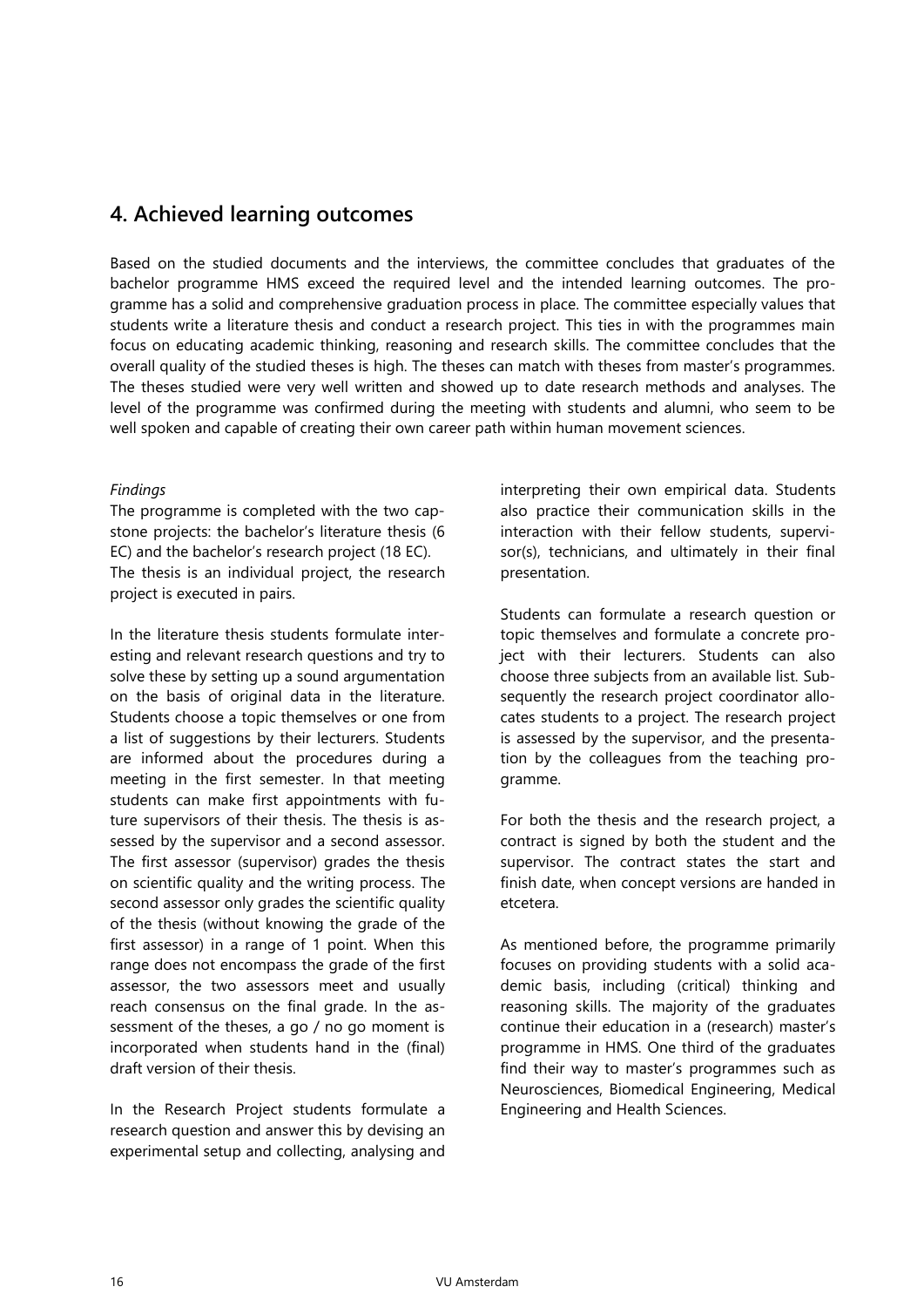

The alumni the committee met, value the problem solving and academic skills they learned in the programme.

#### *Considerations*

The committee concludes that the programme has an effective graduation procedure in place. The committee especially appreciates the structure of the graduation phase, with an individual thesis and a research projects in pairs. This ensures that the different academic skills are addressed at end level. In addition, the literature review offers students the opportunity to research a topic of their own interest. This encourages in-depth study of literature.

The committee reviewed fifteen theses and research projects. The committee was impressed by the overall academic quality of the studied theses and research projects and concludes that graduates of the bachelor programme HMS exceed the required level. In general, the committee agreed with the grades given and concludes that the studied theses can easily compete with theses at master's level. The theses were well written, employ up to date methods and analyses, and provide well-founded interpretations considering the level expected from bachelor students.

Based on the above, the committee assesses this standard as **good**.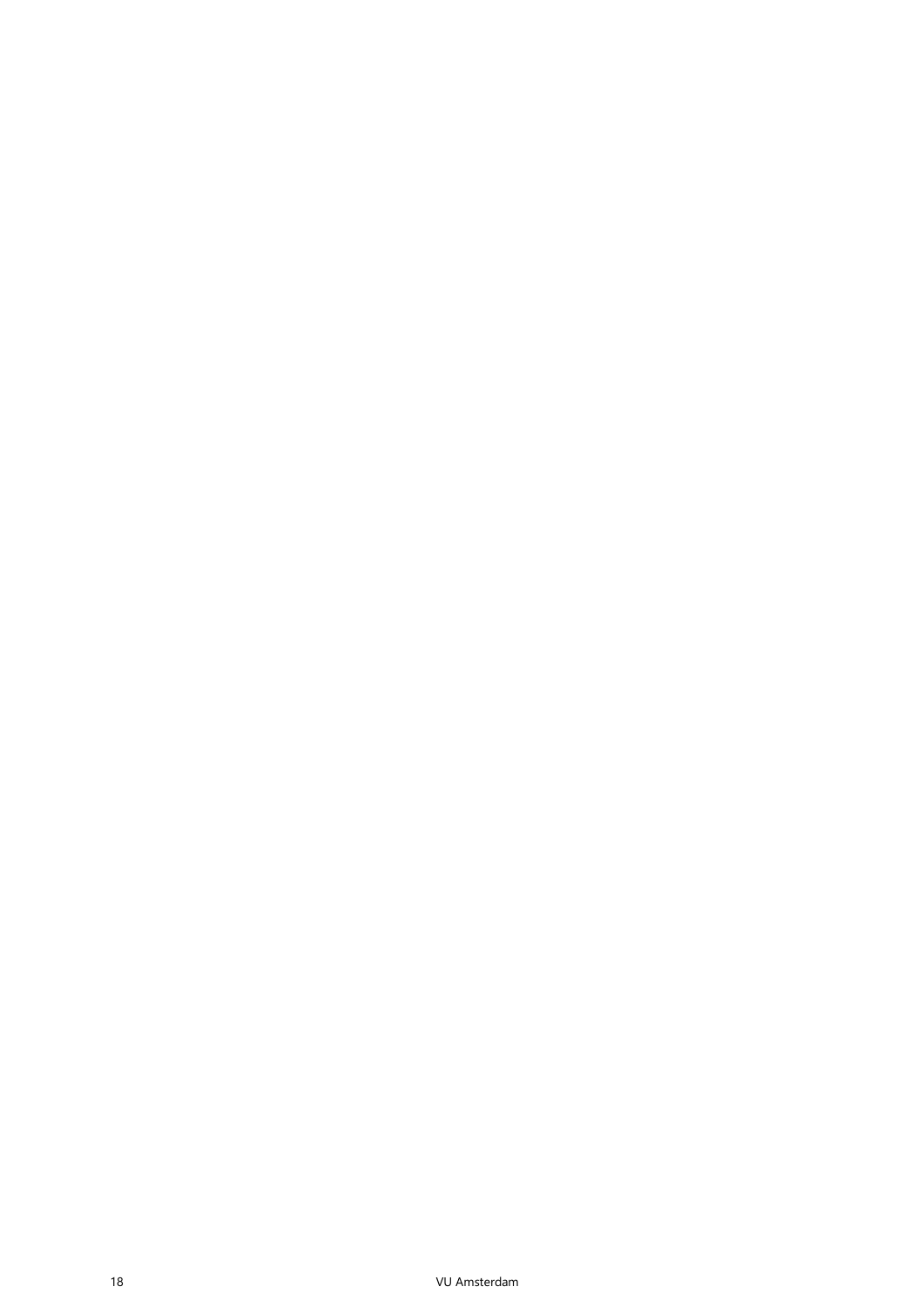

**Appendices**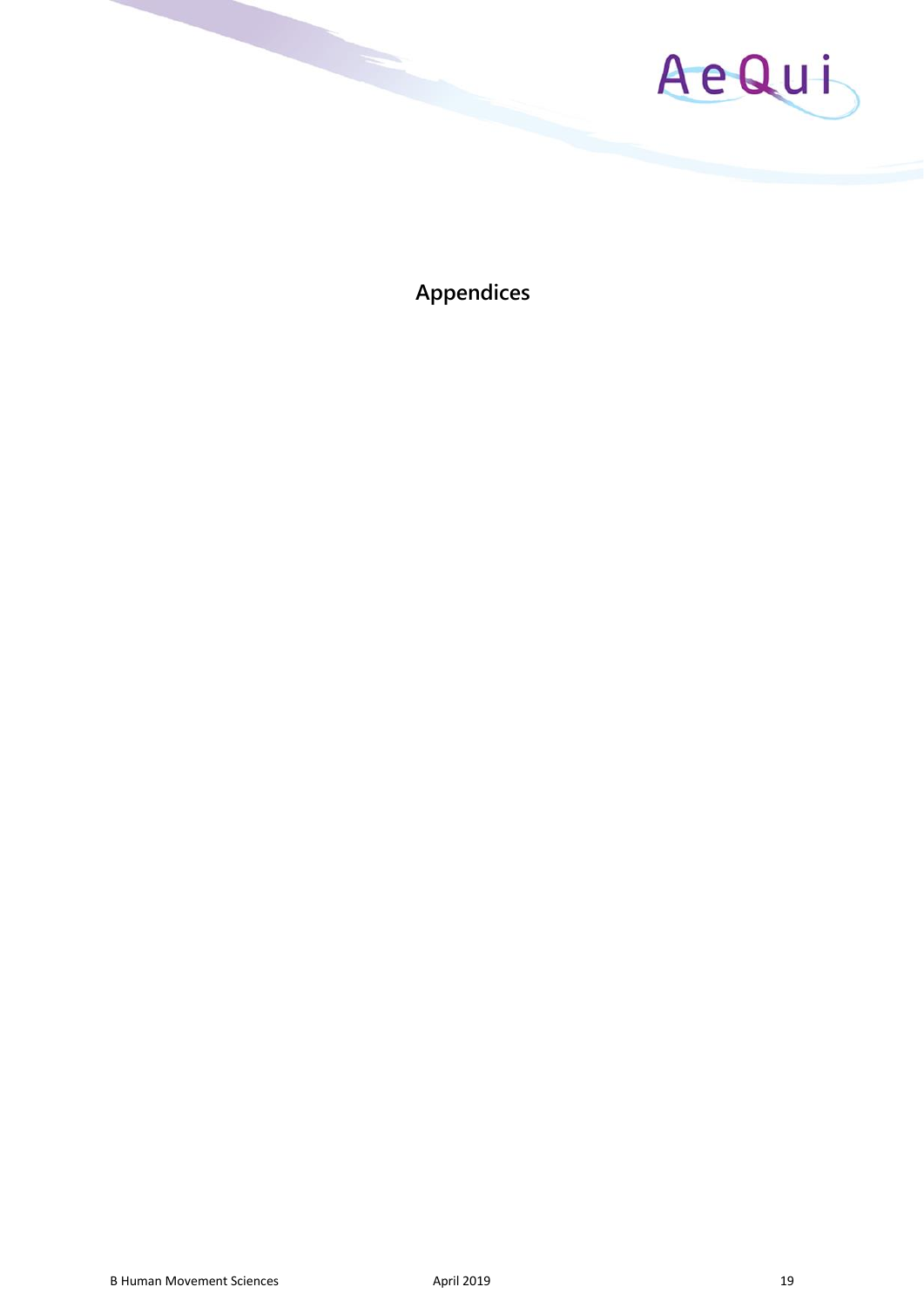| Naam panellid (incl. titulatuur) | Korte functiebeschrijving van de panelleden (1-3 zinnen)    |
|----------------------------------|-------------------------------------------------------------|
| prof. dr. Gertjan Ettema         | Gertjan Ettema is sinds 1998 professor aan de NTNU, De-     |
|                                  | partment of Neuromedicine and Movement Science, Fa-         |
|                                  | culty of Medicine and Health Sciences, NTNU, Trondheim.     |
|                                  | Zijn onderzoeksgebieden zijn biomechanics en (neu-          |
|                                  | ro)fysiologie in motor behaviour (in het bijzonder sport)   |
|                                  | en computer modelling van biomechanica en spierfunctie      |
|                                  | in coördinatie. Hij doceert en is curriclumontwikkelaar op  |
|                                  | het gebied van biomechanica, motor control en coordina-     |
|                                  | tie op alle niveaus. Hij is sinds 2014 wetenschappelijk ma- |
|                                  | nager van Centre for Elite Sports Reseach en sinds 2013     |
|                                  | section editor van Human Movement Sience (sinds 2010        |
|                                  | editorial board member). Daarnaast is hij lid van de Inter- |
|                                  | national Society of Biomechanics (ISB) en de European       |
|                                  | College of Sport Science (ECSS). In de jaren 2000 was hij   |
|                                  | professor II aan Norges Idretts Høgskole Oslo; in de jaren  |
|                                  | '90 docent aan de University of Queensland, Australië en    |
|                                  | de VU Amsterdam. In Australië heeft hij een cursus voor     |
|                                  | Problem-based-learning facilitator in the Medical Curricu-  |
|                                  | lum gevolgd.                                                |
| prof. dr. Anton Wagenmakers      | Anton Wagenmakers is sinds 2012 professor of Exercise       |
|                                  | Metabolism and Lead of Exercise Metabolism                  |
|                                  | & Adaptation Research Group aan Liverpool John Moores       |
|                                  | University. Anton is voorzitter van de werkgroep curricu-   |
|                                  | lumontwikkeling BSc Sport and Exercise Science en mod-      |
|                                  | uleleider en examinator in de MSc Sport and Exercise        |
|                                  | Physiology. Daarvoor was hij 10 jaar lang als Professor of  |
|                                  | Exercise Biochemistry verbonden aan University of Bir-      |
|                                  | mingham, sinds 2008 als & Head of School of Sport &         |
|                                  | Exercise Sciences. In Nederland had hij van 2003-2007 een   |
|                                  | parttime leerstoel in Metabolic Control Systems, Faculty of |
|                                  | Biomedical Engineering aan de TU/e en was hij tot 2003      |
|                                  | verbonden aan de UM. Bij UM was hij tutor en examinator     |
|                                  | van bachelortheses en lid van voortgangstoets Beoor-        |
|                                  | delingscommissie. Van 1999-2003 was hij lid van de Exa-     |
|                                  | mencommissie BMT aan de TU/e.                               |
| prof. dr. Nicole C. Wenderoth    | Nicole Wenderoth is sinds 2012 full professor Neural Con-   |
|                                  | trol of Movement en directeur van het Institute for Human   |
|                                  | Movement Science and Sport, Department of Health Sci-       |
|                                  | ences and Technology, ETH Zürich, Zwitserland. Hier geeft   |
|                                  | zij leiding aan een multidisciplinaire onderzoeksgroep. Zij |
|                                  | is lid van de ETH Onderzoekscommissie, lid van de Stuur-    |
|                                  | groep Neuroscience Centre Zürich, wetenschappelijk be-      |
|                                  | stuurslid van zowel de Hochschulmedizin Zürich als van de   |
|                                  | European College of Sport Sciences. Zij treedt regelmatig   |

# **Appendix 1 Assessment committee**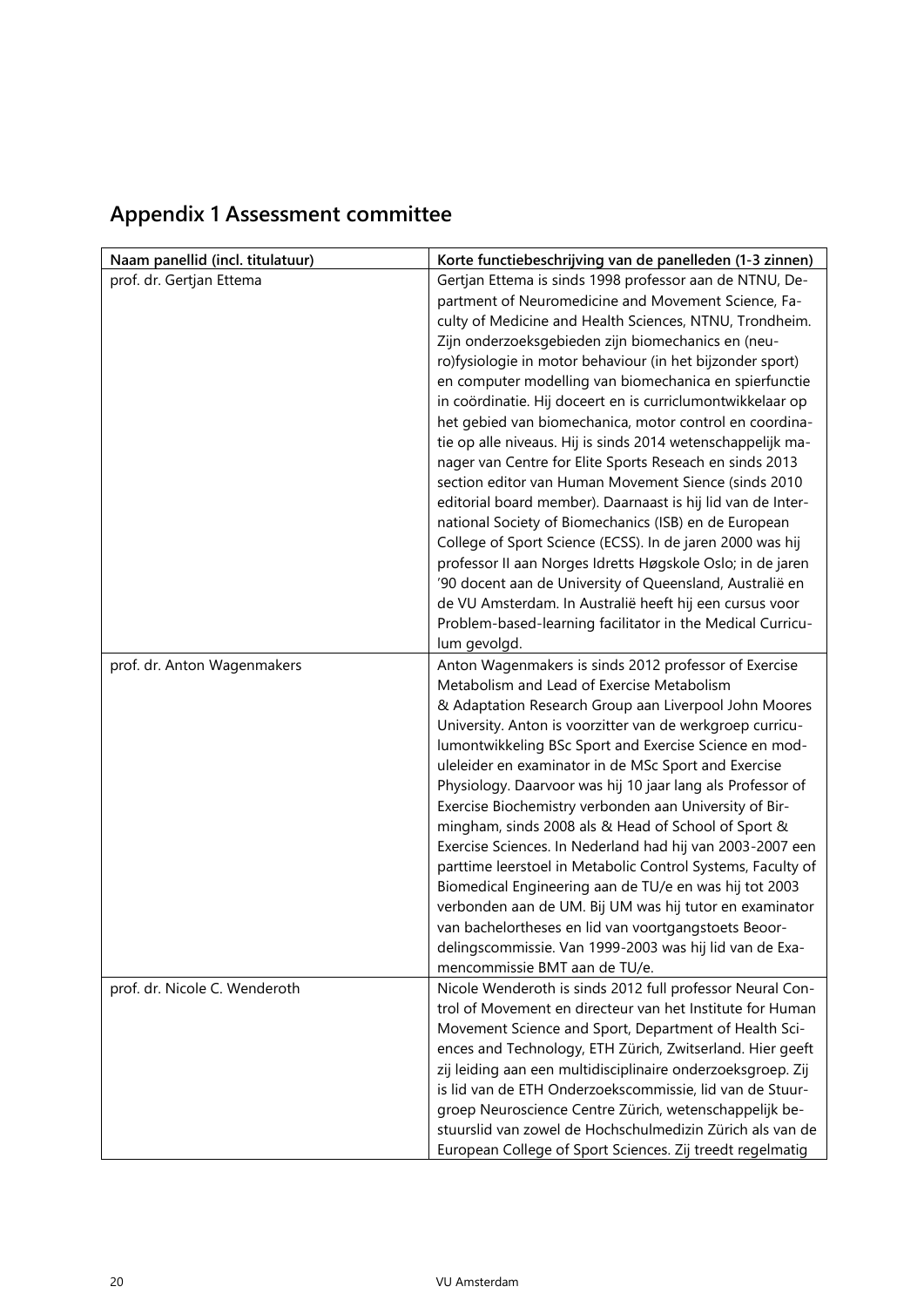# AeQui

|                            | op als reviewer van internationale fondsen en van journals<br>op het gbeied van Neuroscience, Neuroimaging en Motor<br>Control. Tot 2012 was zij verbonden aan KU Leuven als<br>assistant professor. Zij is promotor van tot nu toe 20 afge-<br>ronde promotietrajecten en heeft meerdere wetenschap-<br>pelijke prijzen in ontvangst mogen nemen, zoals in 2013<br>de Golden Owl for excellent teaching; in 2006 een profes-<br>sorship with specific research assingment (competitive                                                                                                                                                                                                                                          |
|----------------------------|----------------------------------------------------------------------------------------------------------------------------------------------------------------------------------------------------------------------------------------------------------------------------------------------------------------------------------------------------------------------------------------------------------------------------------------------------------------------------------------------------------------------------------------------------------------------------------------------------------------------------------------------------------------------------------------------------------------------------------|
|                            | position awarded for 10 years).                                                                                                                                                                                                                                                                                                                                                                                                                                                                                                                                                                                                                                                                                                  |
| Vera L. Broek, student-lid | Vera Broek studeert Biomedische Wetenschappen aan<br>LUMC en Klassieke Muziek aan Codarts University of the<br>Arts. Zij is student-assistent bij microscooppractica in het<br>LUMC en studentvertegenwoordiger in de minor Cellular<br>Therapies in Biomedical Sciences. Zij treedt op als student-<br>lid van visitatiepanels voor TNO's en was in 2016-2017<br>panellid ZonMw (Lyme Disease).                                                                                                                                                                                                                                                                                                                                 |
| drs. Raoul R. van Aalst    | Raoul van Aalst is bedrijfskundige van achtergrond. Na<br>afronding daarvan is hij werkzaam geweest in zowel con-<br>trollersfuncties als adviesfuncties. Sinds 2005 vervult hij de<br>functie van controller bij Tennet. Sinds 2016 is hij pro-<br>grammamanager Always Energy, een gezondheids- en<br>vitaliteitsprogramma dat erop gericht is om een gezonde<br>levensstijl bij medewerkers te bevorderen. Hij is sinds 2004<br>frequent betrokken bij uitvoeren van visitaties in het hoger<br>onderwijs, zowel in de rol van extern deskundige als in de<br>rol van voorzitter. In oktober 2018 verwacht hij de module<br>"Assessment in Higher Education" bij de Erasmus Universi-<br>teit Rotterdam (Risbo) af te ronden. |

The panel was supported by Titia Buising, secretary. All panel-members signed a declaration of independence and confidentiality, which were submitted to NVAO.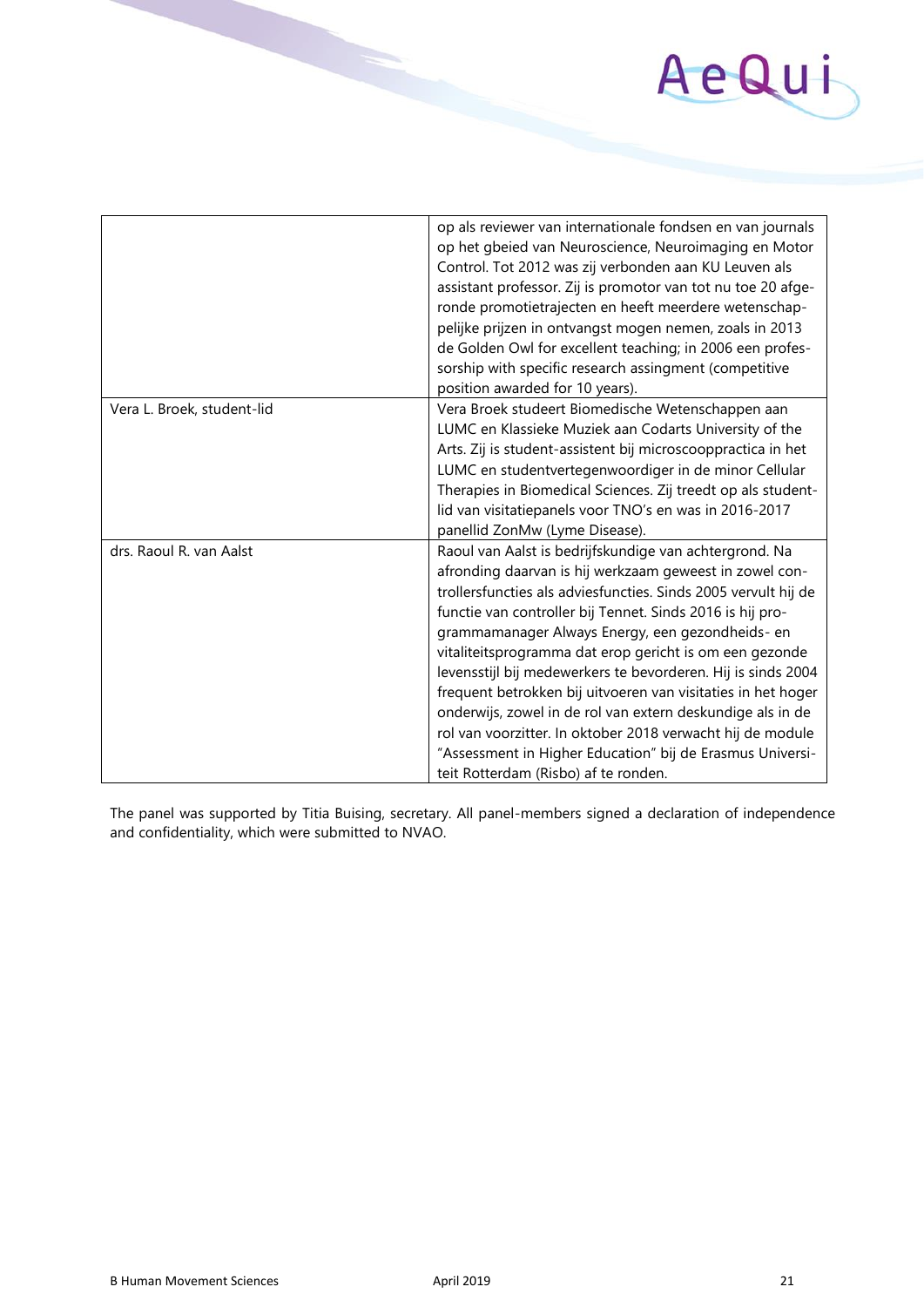# **Appendix 2 Programme site visit**

#### Programme site visit VU Amsterdam, Forum 3 (1st floor, main building VU)

### Tuesday January 22

| 12.00 - 13.00 hours:        | Arrival panel                                                                  |
|-----------------------------|--------------------------------------------------------------------------------|
| 13.00 - 13.30 hours:        | Management                                                                     |
| 13.30 - 14.30 hours:        | Guided tour                                                                    |
| 14.45 - 15.30 hours:        | <b>Examinations Board</b>                                                      |
| 15.45 - 16.45 hours:        | Lecturers master programme Human Movement Science                              |
| 16.45 - 17.45 hours         | Students and alumni master programme Human Movement Sciences                   |
| <b>Wednesday January 23</b> |                                                                                |
| 9.00 - 10.00 hours:         | Lecturers bachelor programme Human Movement Sciences                           |
| 10.00 - 11.00 hours:        | Students and alumni bachelor programme Human Movement Sciences                 |
| 11.15 - 12.15 hours:        | Lecturers master programme Musculoskeletal Physiotherapy Sciences              |
| 12.15 - 13.15 hours:        | Students and alumni master programme Musculoskeletal Physiotherapy<br>Sciences |
| 13.15 - 14.00 hours:        | Lunch                                                                          |
| 14.00 - 15.-00 hours:       | Lecturers bachelor programme RM Human Movement Sciences                        |
| 15.00 - 16.00 hours:        | Students and alumni RM Human Movement Sciences                                 |
| $16.00 - 18.00$ hours:      | Internal meeting panel                                                         |
| 18.00 - 18.15 hours:        | Feedback session                                                               |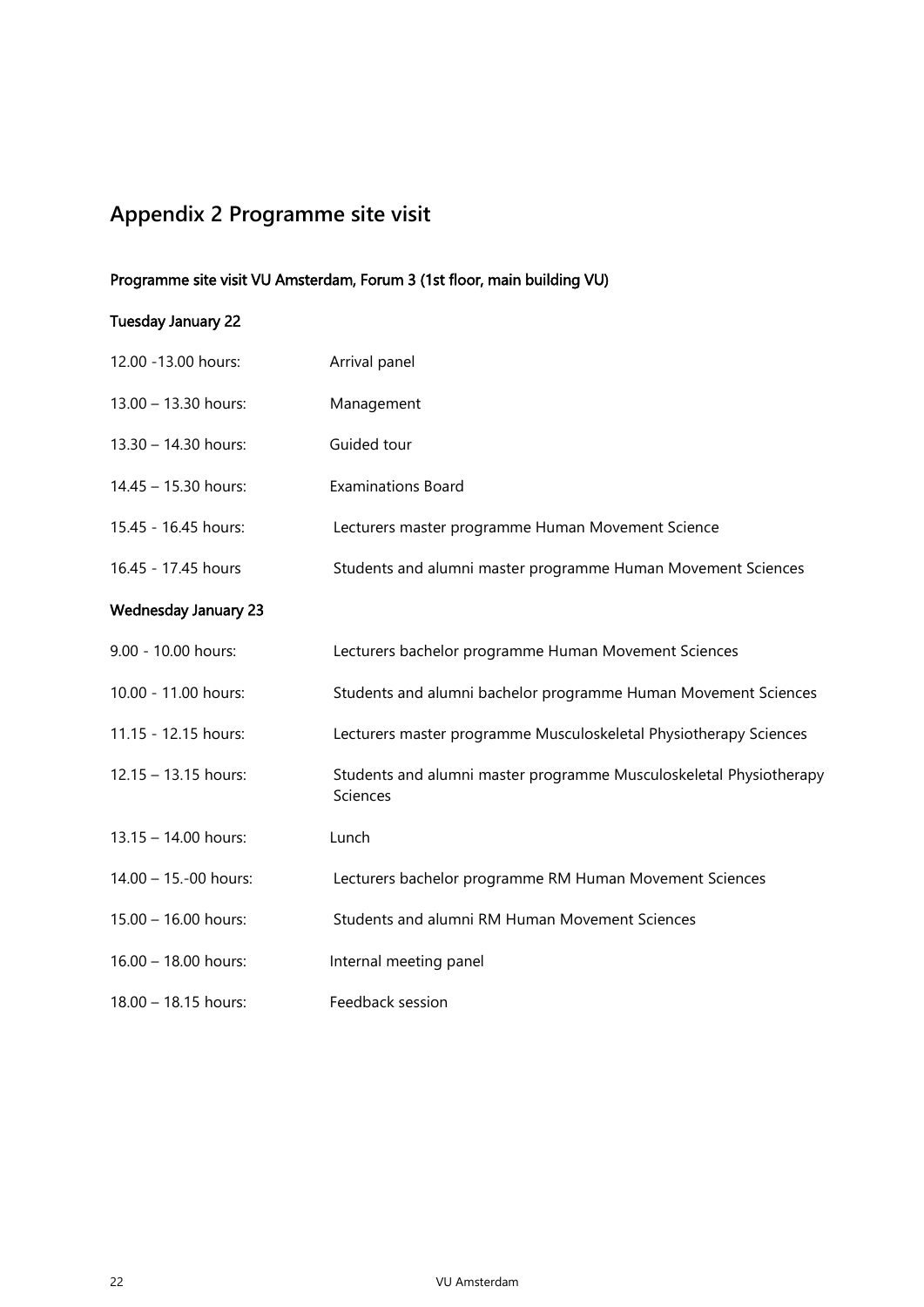

# **Appendix 3 Intended learning outcomes**

| <b>Dublin descriptor</b>       | End qualifications of the Bachelor's programme Human Movement Sci-                                                                                                                                                                                                                                                                                                                                                                                                           |
|--------------------------------|------------------------------------------------------------------------------------------------------------------------------------------------------------------------------------------------------------------------------------------------------------------------------------------------------------------------------------------------------------------------------------------------------------------------------------------------------------------------------|
|                                | ences                                                                                                                                                                                                                                                                                                                                                                                                                                                                        |
| Knowledge and<br>understanding | 1.<br>Has knowledge of the current theories and insight in the<br>present research questions in the field of movement scien-<br>ces.<br>Can collect scientific information efficiently and is able to cor-<br>2.<br>rectly interpret knowledge concerning HMS related subjects.<br>Can develop a research plan on the basis of an existing<br>3.<br>research question and/or hypothesis.<br>Has overview of research methods and techniques relevant for<br>4.<br>the field. |
| Applying knowledge             | 5.<br>Has mastered experimental and analysis methods to conduct                                                                                                                                                                                                                                                                                                                                                                                                              |
| and understanding              | an investigation, in particular in the field of movement scien-                                                                                                                                                                                                                                                                                                                                                                                                              |
|                                | ces.<br>6.<br>Is able to efficiently and in consistency collect scientific informa-<br>tion                                                                                                                                                                                                                                                                                                                                                                                  |
|                                | Can apply HMS related knowledge on societal questions.<br>7.                                                                                                                                                                                                                                                                                                                                                                                                                 |
|                                | Can lay links between data coming from several fields of<br>8.<br>research.                                                                                                                                                                                                                                                                                                                                                                                                  |
|                                | Can think interdisciplinary, has insight in disciplines that are<br>9.<br>important for movement sciences.                                                                                                                                                                                                                                                                                                                                                                   |
| <b>Making judgements</b>       | Can assess results of research critically and on the basis of<br>10.                                                                                                                                                                                                                                                                                                                                                                                                         |
|                                | existing analysis methods.                                                                                                                                                                                                                                                                                                                                                                                                                                                   |
|                                | 11. Has insight in the scientific and social relevance of the current<br>research in the field of movement sciences.                                                                                                                                                                                                                                                                                                                                                         |
| Communication                  | Can transmit scientific knowledge orally, using modern<br>12.<br>presentation techniques and coordinated on the public<br>concerned.<br>Can present results of research in writing at the level of a<br>13.<br>professional journal and uses references correctly.<br>Is able to communicate at level with experts from several<br>14.<br>fields.                                                                                                                            |
| Learning skills                | Is able to reflect on obtained knowledge and skills.<br>15.                                                                                                                                                                                                                                                                                                                                                                                                                  |
|                                | 16. Is capable of evaluating its own functioning and own learning                                                                                                                                                                                                                                                                                                                                                                                                            |
|                                | aims, both by self reflection and in conversation with others.<br>Is familiar with the general national and international journals<br>17.                                                                                                                                                                                                                                                                                                                                    |
|                                | in the field of movement sciences.                                                                                                                                                                                                                                                                                                                                                                                                                                           |
|                                | Can acquire information on the basis of scientific - and<br>18.                                                                                                                                                                                                                                                                                                                                                                                                              |
|                                | professional literature and analyse this information.                                                                                                                                                                                                                                                                                                                                                                                                                        |
|                                | Can cooperate in interdisciplinary composed teams.<br>19.                                                                                                                                                                                                                                                                                                                                                                                                                    |
|                                | 20. Has the skill to learn new knowledge and skills independently in<br>a future situation within the framework of life-long learning.                                                                                                                                                                                                                                                                                                                                       |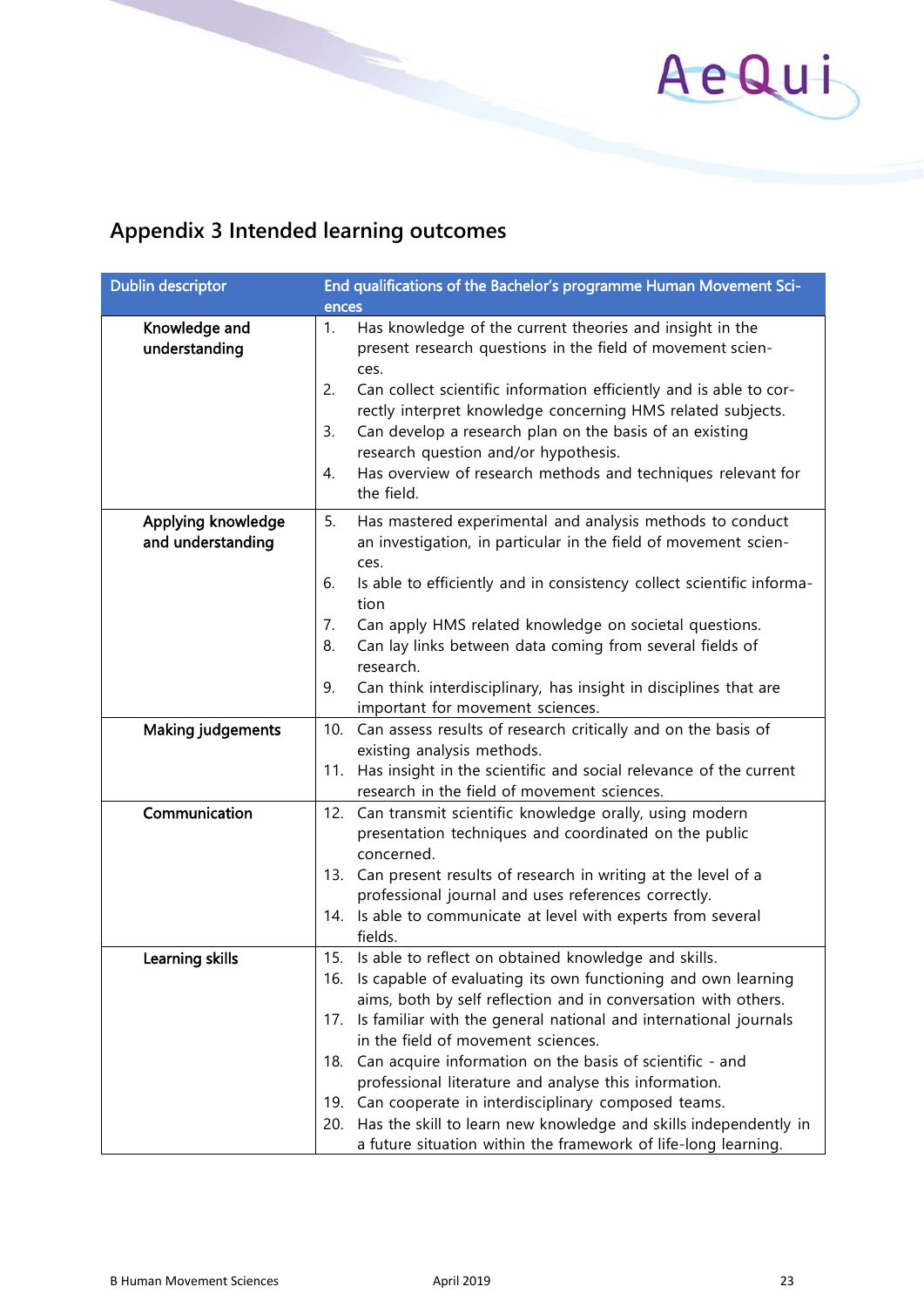# **Appendix 4 Overview of the programme**